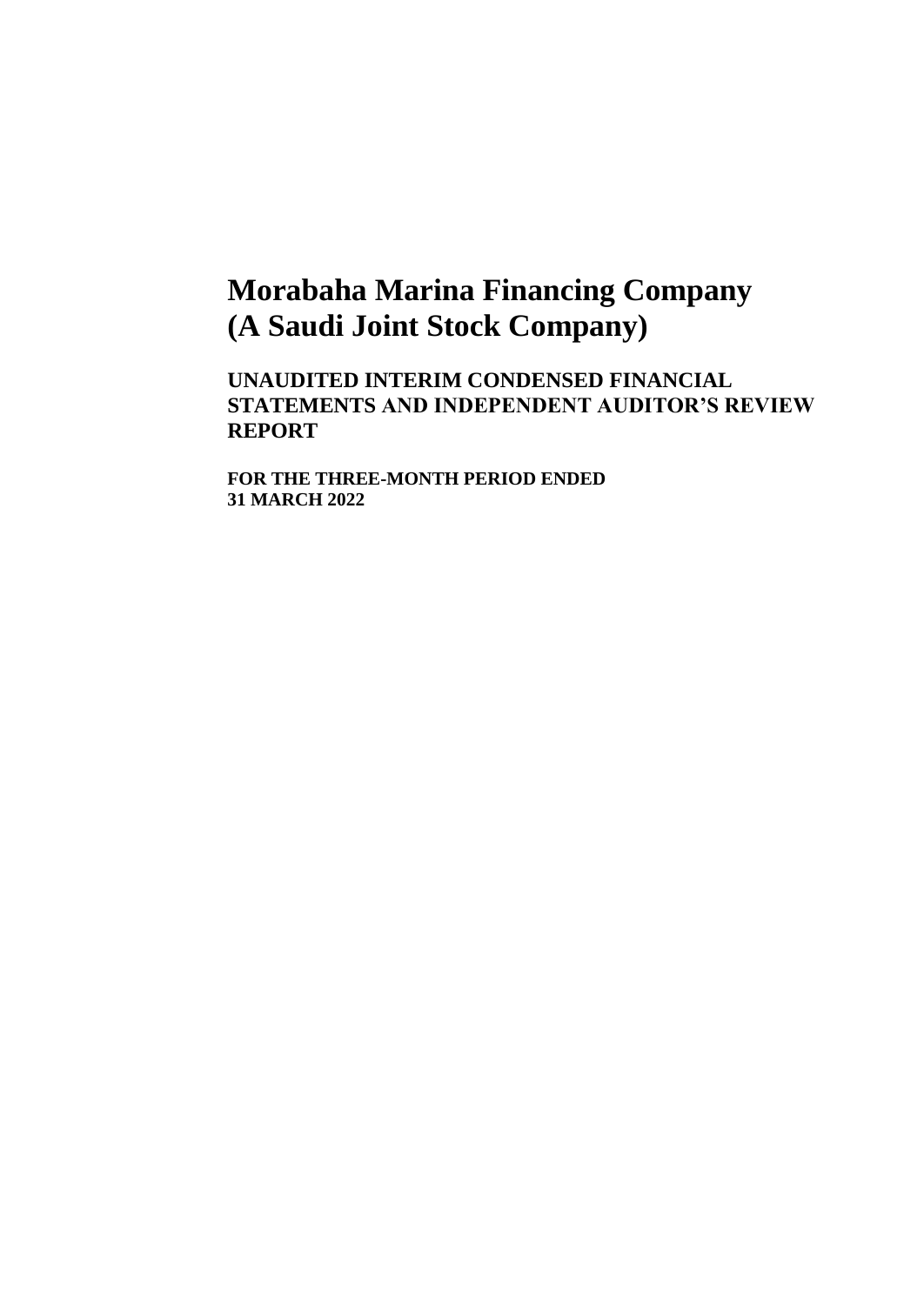

Ernst & Young Professional Services (Professional LLC) Paid-up capital (SR 5,500,000 - Five million five hundred thousand Saudi Rival) Head Office

Al Faisaliah Office Tower, 14th Floor King Fahad Road P.O. Box 2732 Rivadh 11461 Kingdom of Saudi Arabia

C.R. No. 1010383821

+966 11 215 9898 Tel<sup>.</sup> +966 11 273 4740 Fax: +966 11 273 4730

ev.ksa@sa ev.com ey.com

## INDEPENDENT AUDITOR'S REVIEW REPORT ON THE INTERIM CONDENSED FINANCIAL STATEMENTS TO THE SHAREHOLDERS OF **MORABAHA MARINA FINANCING COMPANY** (A SAUDI JOINT STOCK COMPANY)

## Introduction

We have reviewed the accompanying interim condensed statement of financial position of Morabaha Marina Financing Company - A Saudi Joint Stock Company (the "Company") as at 31 March 2022, and the related interim condensed statement of comprehensive income, changes in shareholders' equity and cash flows for the three-month period then ended and other explanatory notes (the "interim condensed financial statements"). Management is responsible for the preparation and presentation of these interim condensed financial statements in accordance with International Accounting Standard 34, "Interim Financial Reporting" ("IAS 34") endorsed in the Kingdom of Saudi Arabia. Our responsibility is to express a conclusion on these interim condensed financial statements based on our review.

### Scope of review

We conducted our review in accordance with International Standard on Review Engagements 2410, "Review of Interim Financial Information Performed by the Independent Auditor of the Entity" endorsed in the Kingdom of Saudi Arabia. A review of interim financial information consists of making inquiries, primarily of persons responsible for financial and accounting matters, and applying analytical and other review procedures. A review is substantially less in scope than an audit conducted in accordance with International Standards on Auditing that are endorsed in the Kingdom of Saudi Arabia and consequently does not enable us to obtain assurance that we would become aware of all significant matters that might be identified in an audit. Accordingly, we do not express an audit opinion.

## Conclusion

Based on our review, nothing has come to our attention that causes us to believe that the accompanying interim condensed financial statements are not prepared, in all material respects, in accordance with IAS 34 endorsed in the Kingdom of Saudi Arabia.

For Ernst & Young Professional Services

Hesham A. Alatigi **Certified Public Accountant** License No. (523)

Riyadh: 27 Ramadhan 1443H (28 April 2022)

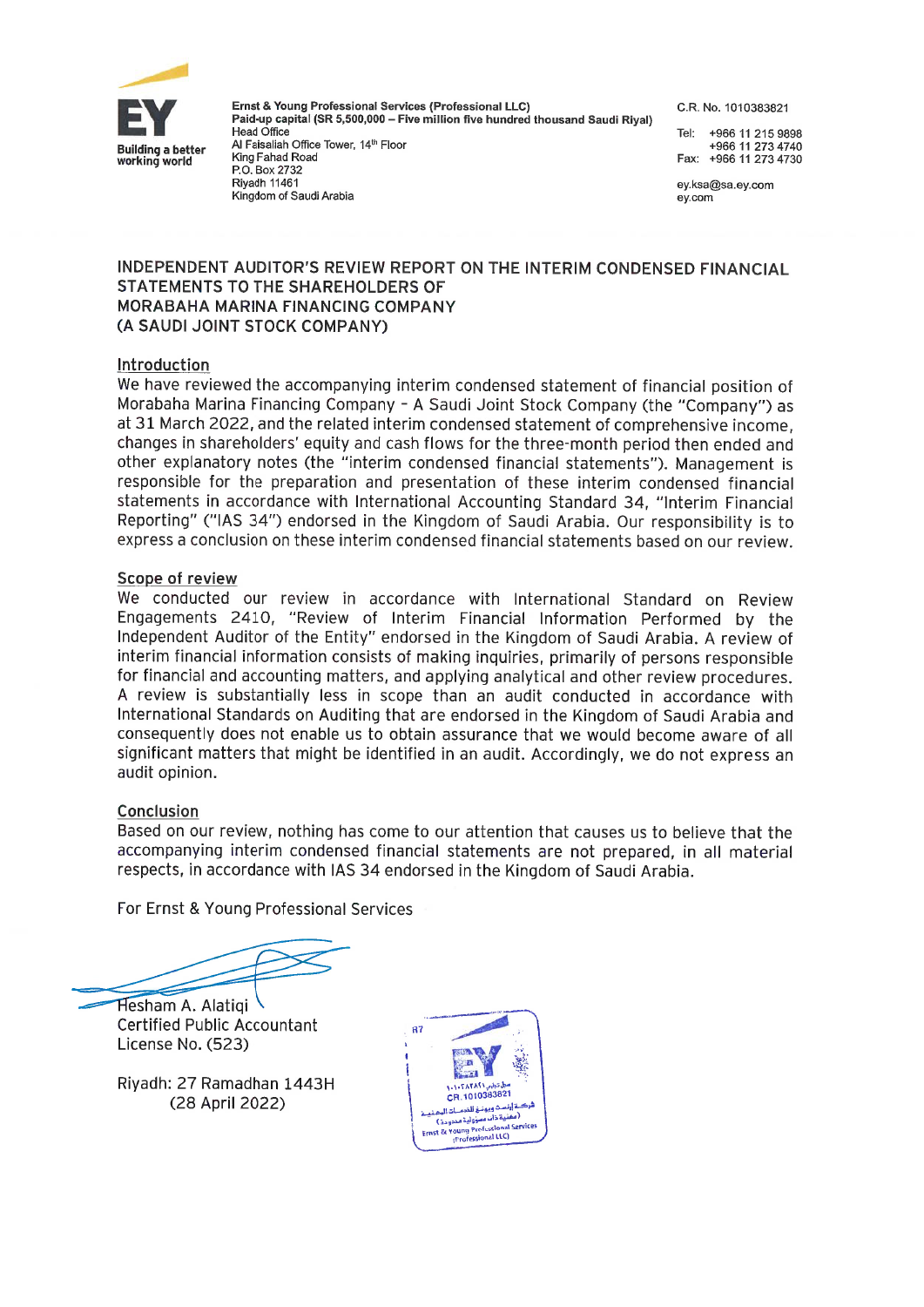## (A Saudi Joint Stock Company)

# INTERIM CONDENSED STATEMENT OF COMPREHENSIVE INCOME

For the three-month period ended 31 March 2022

|                                                                                                                 | <b>Notes</b>   | 2022<br>(Unaudited)<br>SR   | 2021<br>(Unaudited)<br><b>SR</b> |
|-----------------------------------------------------------------------------------------------------------------|----------------|-----------------------------|----------------------------------|
| Special commission income<br>Special commission expense                                                         | 3              | 38,390,462<br>(5,622,271)   | 29,355,188<br>(5,278,855)        |
| NET SPECIAL COMMISSION INCOME                                                                                   |                | 32,768,191                  | 24,076,333                       |
| Other operating income<br>Other income                                                                          | $\overline{4}$ | 6,005,931                   | 4,054,495                        |
| <b>TOTAL OPERATING INCOME</b>                                                                                   |                | 38,774,122                  | 28,130,828                       |
| Operating expenses<br>General and administration expenses<br>Impairment losses on Islamic financing receivables | 5<br>6         | (12,086,807)<br>(9,343,243) | (10,513,438)<br>(6,844,525)      |
| <b>INCOME BEFORE ZAKAT</b>                                                                                      |                | 17,344,072                  | 10,772,865                       |
| Zakat                                                                                                           | 8              | (3,560,769)                 | (1,811,952)                      |
| <b>NET INCOME FOR THE PERIOD</b>                                                                                |                | 13,783,303                  | 8,960,913                        |
| OTHER COMPREHENSIVE INCOME                                                                                      |                |                             |                                  |
| <b>TOTAL COMPREHENSIVE INCOME FOR THE PERIOD</b>                                                                |                | 13,783,303                  | 8,960,913                        |
| Basic and diluted earnings per share                                                                            |                | 0.44                        | 0.32                             |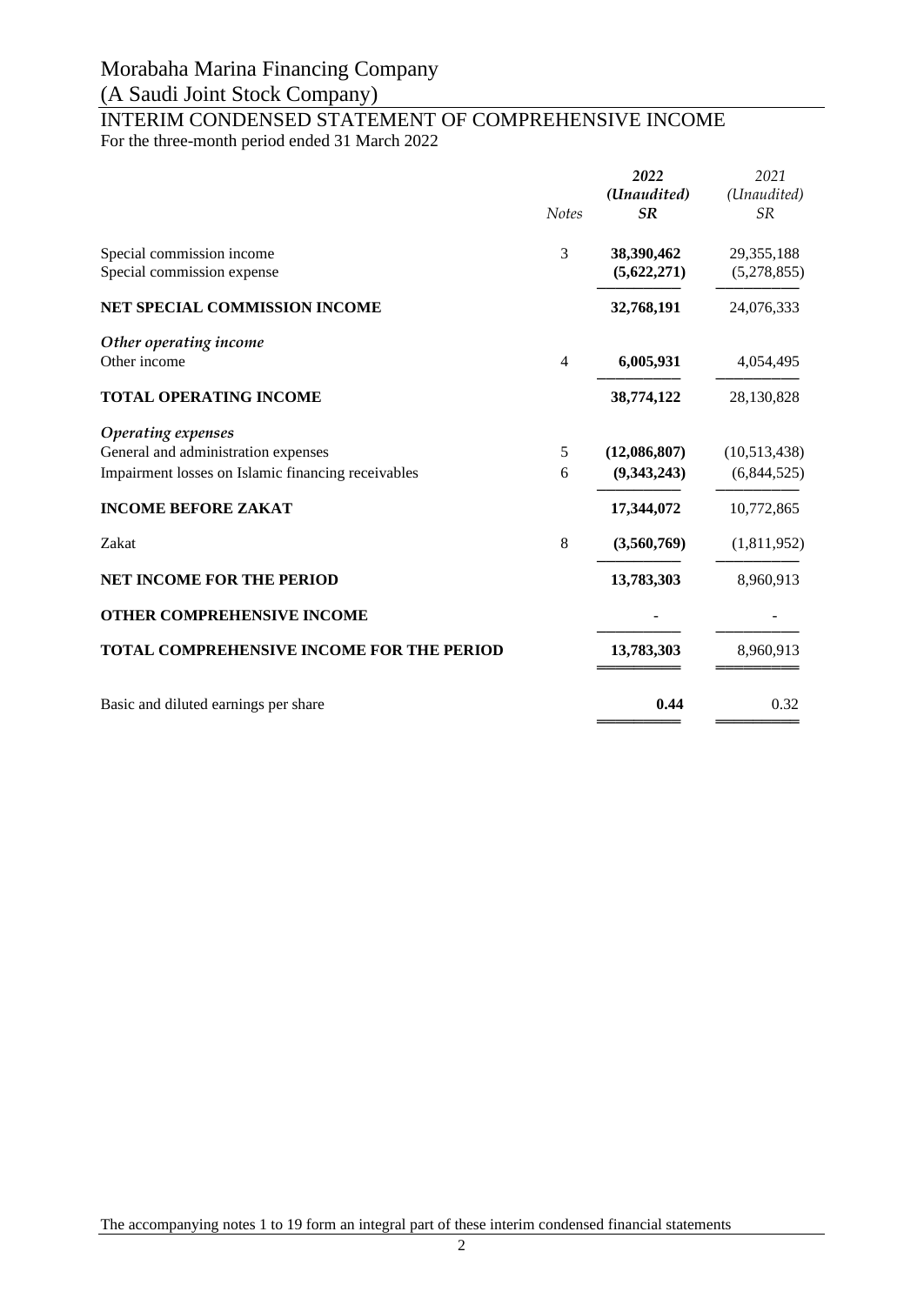## (A Saudi Joint Stock Company)

# INTERIM CONDENSED STATEMENT OF FINANCIAL POSITION

As at 31 March 2022

|                                                                                      |              | 31 March<br>2022<br>(Unaudited) | 31 December<br>2021<br>(Audited) |
|--------------------------------------------------------------------------------------|--------------|---------------------------------|----------------------------------|
|                                                                                      | <b>Notes</b> | SR                              | <b>SR</b>                        |
| <b>ASSETS</b><br>Cash and cash equivalents                                           |              | 259,715,716                     | 42,807,690                       |
| Prepayments and other assets                                                         |              | 40,084,853                      | 11,632,698                       |
| Investment at fair value through OCI                                                 |              | 892,850                         | 892,850                          |
| Islamic financing receivables                                                        | 6            | 961,005,202                     | 924,111,199                      |
| Repossessed asset held for sale                                                      | 6            | 65,916,935                      | 49,421,675                       |
| Right-of-use assets                                                                  |              | 3,833,906                       | 4,264,487                        |
| Intangible assets                                                                    |              | 4,502,220                       | 4,642,060                        |
| Property and equipment                                                               |              | 4,670,145                       | 4,491,747                        |
| <b>TOTAL ASSETS</b>                                                                  |              | 1,340,621,827                   | 1,042,264,406                    |
| <b>LIABILITIES AND SHAREHOLDERS' EQUITY</b><br>Accounts payable, accruals and others | 7            | 62,467,705                      | 11,928,262                       |
| Provision for zakat                                                                  | 8            | 10,561,281                      | 7,000,512                        |
| <b>Borrowings</b>                                                                    | 9            | 719,580,864                     | 649,282,746                      |
| Lease liabilities                                                                    |              | 3,213,775                       | 3,928,005                        |
| Employees' defined benefit liabilities                                               |              | 4,512,199                       | 4,245,231                        |
| <b>TOTAL LIABILITIES</b>                                                             |              | 800,335,824                     | 676, 384, 756                    |
| <b>SHAREHOLDERS' EQUITY</b>                                                          |              |                                 |                                  |
| Share capital                                                                        | 10           | 311,355,000                     | 311,355,000                      |
| Proposed increase in share capital                                                   | 11           | 188,645,000                     |                                  |
| Statutory reserve                                                                    |              | 17,250,061                      | 17,250,061                       |
| Retained earnings                                                                    |              | 23,035,942                      | 37,274,589                       |
| <b>TOTAL SHAREHOLDERS' EQUITY</b>                                                    |              | 540,286,003                     | 365,879,650                      |
| TOTAL LIABILITIES AND SHAREHOLDERS' EQUITY                                           |              | 1,340,621,827                   | 1,042,264,406                    |
|                                                                                      |              |                                 |                                  |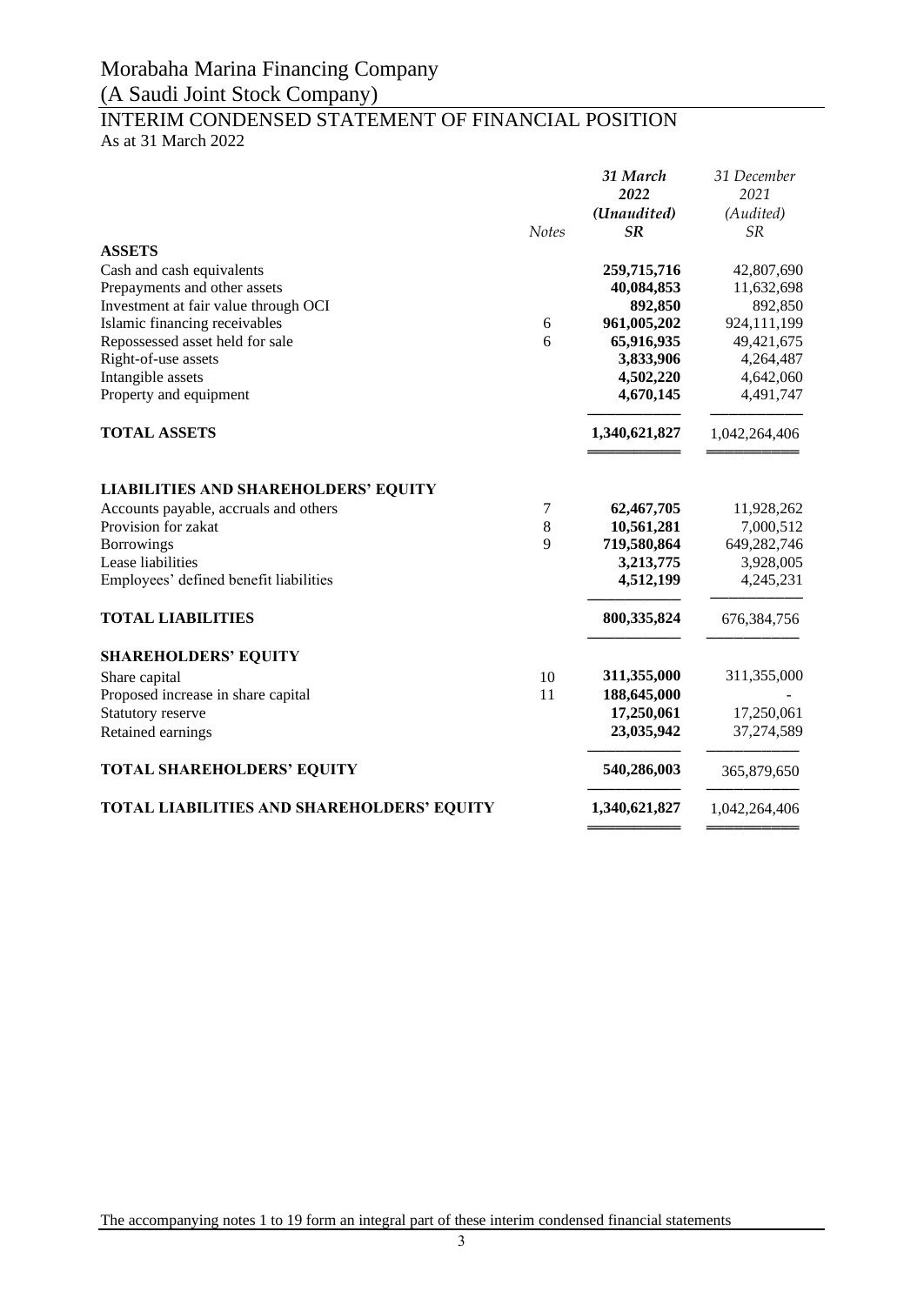(A Saudi Joint Stock Company)

## INTERIM CONDENSED STATEMENT OF CHANGES IN SHAREHOLDERS' EQUITY

For the three-month period ended 31 March 2022

|                                                                                         |                                      | Proposed                                         |                            |                            |                    |
|-----------------------------------------------------------------------------------------|--------------------------------------|--------------------------------------------------|----------------------------|----------------------------|--------------------|
|                                                                                         | <b>Share</b><br>capital<br><b>SR</b> | <i>increase in</i><br>share capital<br><b>SR</b> | Statutory<br>reserve<br>SR | Retained<br>earnings<br>SR | Total<br><b>SR</b> |
| For the three-month period ended 31 March 2021                                          |                                      |                                                  |                            |                            |                    |
| Balance at 1 January 2021                                                               | 280,500,000                          |                                                  | 13,194,711                 | 31,631,442                 | 325, 326, 153      |
| Proposed increase in share capital                                                      |                                      | 30,855,000                                       |                            | (30, 855, 000)             |                    |
| Net income for the period                                                               |                                      |                                                  |                            | 8,960,913                  | 8,960,913          |
| Other comprehensive income for the period                                               |                                      |                                                  |                            |                            |                    |
| Total comprehensive income for the period                                               |                                      |                                                  | $\overline{\phantom{a}}$   | 8,960,913                  | 8,960,913          |
| Balance at 31 March 2021 (unaudited)                                                    | 280,500,000                          | 30,855,000                                       | 13,194,711                 | 9,737,355                  | 334,287,066        |
| For the three-month period ended 31 March 2022<br>Balance at 1 January 2022             | 311,355,000                          |                                                  | 17,250,061                 | 37,274,589                 | 365,879,650        |
| Proposed increase in share capital through transfer<br>from retained earnings (note 11) |                                      | 28,021,950                                       |                            | (28,021,950)               |                    |
| Proposed increase in share capital through cash<br>injection (note 11)                  |                                      | 160,623,050                                      |                            |                            | 160,623,050        |
| Net income for the period                                                               |                                      |                                                  |                            | 13,783,303                 | 13,783,303         |
| Other comprehensive income for the period                                               | $\blacksquare$                       |                                                  | $\blacksquare$             |                            |                    |
| Total comprehensive income for the period                                               |                                      |                                                  |                            | 13,783,303                 | 13,783,303         |
| <b>Balance at 31 March 2022 (unaudited)</b>                                             | 311,355,000                          | 188,645,000                                      | 17,250,061                 | 23,035,942                 | 540,286,003        |
|                                                                                         |                                      |                                                  |                            |                            |                    |

The accompanying notes 1 to 19 form an integral part of these interim condensed financial statements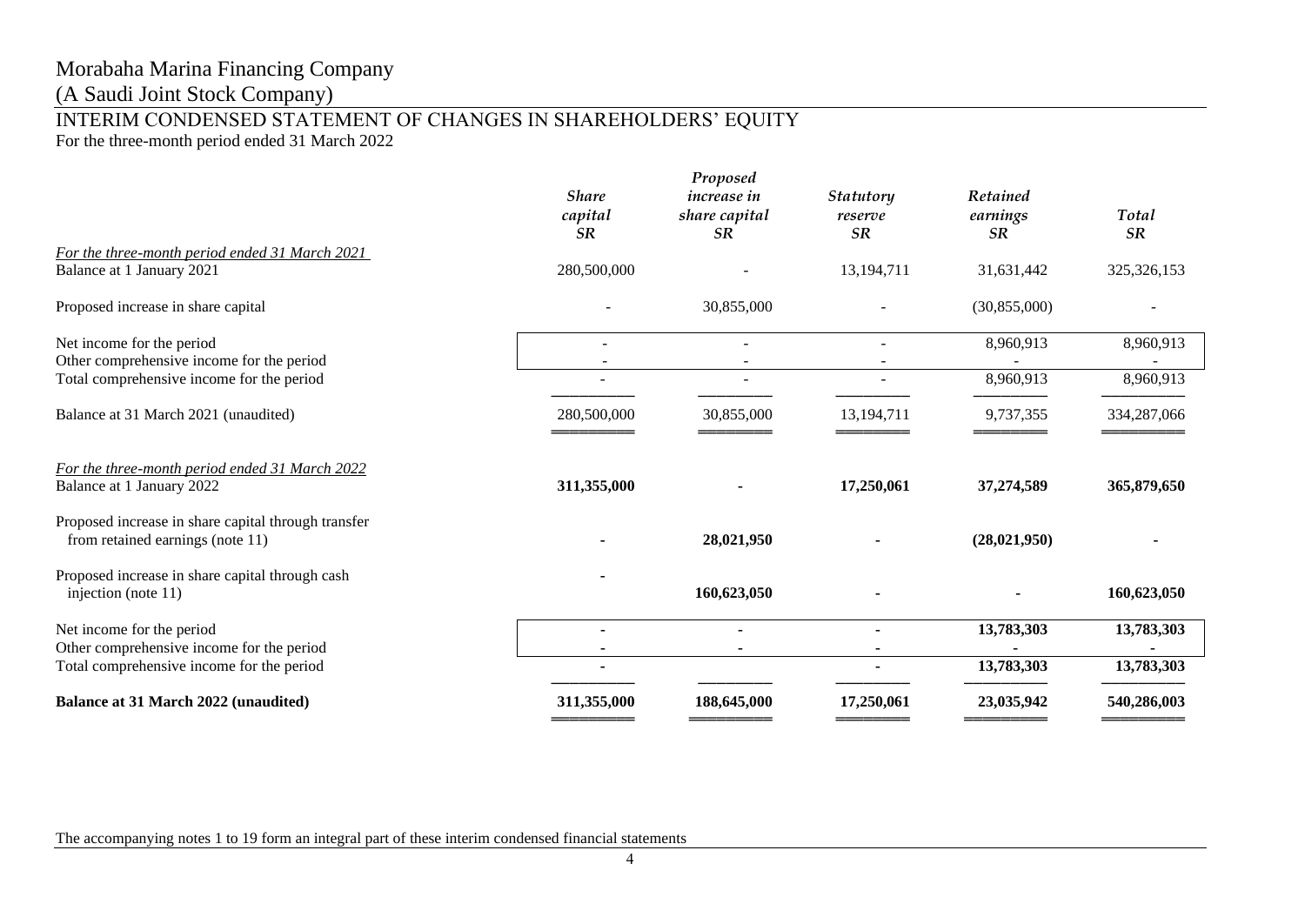## (A Saudi Joint Stock Company)

# INTERIM CONDENSED STATEMENT OF CASH FLOWS

For the three-month period ended 31 March 2022

|                                                          |              | 2022<br>(Unaudited) | 2021<br>(Unaudited) |
|----------------------------------------------------------|--------------|---------------------|---------------------|
|                                                          | <b>Notes</b> | <b>SR</b>           | <b>SR</b>           |
| <b>OPERATING ACTIVITIES</b>                              |              |                     |                     |
| Income before zakat                                      |              | 17,344,072          | 10,772,865          |
| Adjustments for:                                         |              |                     |                     |
| Impairment losses on Islamic financing receivables       | 6            | 9,343,243           | 6,844,525           |
| Depreciation and amortisation                            |              | 542,478             | 554,141             |
| Depreciation of right-of-use assets                      |              | 430,581             | 396,796             |
| Finance charge on lease                                  |              | 50,270              | 71,391              |
| Provision for employees' terminal benefits               |              | 266,968             | 570,771             |
| Operating cash flows before working capital changes      |              | 27,977,612          | 19,210,489          |
| Working capital adjustments:                             |              |                     |                     |
| Islamic financing receivables                            |              | (46, 237, 246)      | (74, 719, 683)      |
| Prepayments and other assets                             |              | (28, 452, 155)      | (2,923,358)         |
| Repossessed asset held for sale                          |              | (16, 495, 260)      | 10,500,000          |
| Accounts payable, accruals and others                    |              | 50,539,443          | 1,194,598           |
| Net cash used in operations                              |              | (12,667,606)        | (46, 737, 954)      |
| Zakat paid                                               | 8            |                     | (6,787,784)         |
| Employees' terminal benefits paid                        |              |                     | (93, 747)           |
| Net cash used in operating activities                    |              | (12,667,606)        | (53,619,485)        |
| <b>INVESTING ACTIVITIES</b>                              |              |                     |                     |
| Purchase of property and equipment                       |              | (547, 286)          | (117, 327)          |
| Purchase of intangible assets                            |              | (33,750)            | (97,000)            |
| Net cash used in investing activities                    |              | (581, 036)          | (214, 327)          |
| <b>FINANCING ACTIVITIES</b>                              |              |                     |                     |
| Proceeds from borrowings                                 |              | 146,062,300         | 83,000,000          |
| Repayment of borrowings                                  |              | (75,764,182)        | (44, 478, 083)      |
| Proceeds from increase of capital                        |              | 160,623,050         |                     |
| Lease liabilities paid                                   |              | (764, 500)          | (410,000)           |
| Net cash from financing activities                       |              | 230,156,668         | 38,111,917          |
| NET INCREASE / (DECREASE) IN CASH AND CASH               |              |                     |                     |
| <b>EQUIVALENTS DURING THE PERIOD</b>                     |              | 216,908,026         | (15, 721, 895)      |
| Cash and cash equivalents at the beginning of the period |              | 42,807,690          | 89,064,757          |
| CASH AND CASH EQUIVALENTS AT THE END OF THE              |              |                     |                     |
| <b>PERIOD</b>                                            |              | 259,715,716         | 73, 342, 862        |
| SIGNIFICANT NON-CASH TRANSACTIONS:                       |              |                     |                     |
| Proposed increase in share capital                       |              | 28,021,950          | 30,855,000          |
| Special commission received                              |              | 31,040,629          | 19,330,840          |
| Special commission paid                                  |              | 22,128,291          | (3,645,726)         |

The accompanying notes 1 to 19 form an integral part of these interim condensed financial statements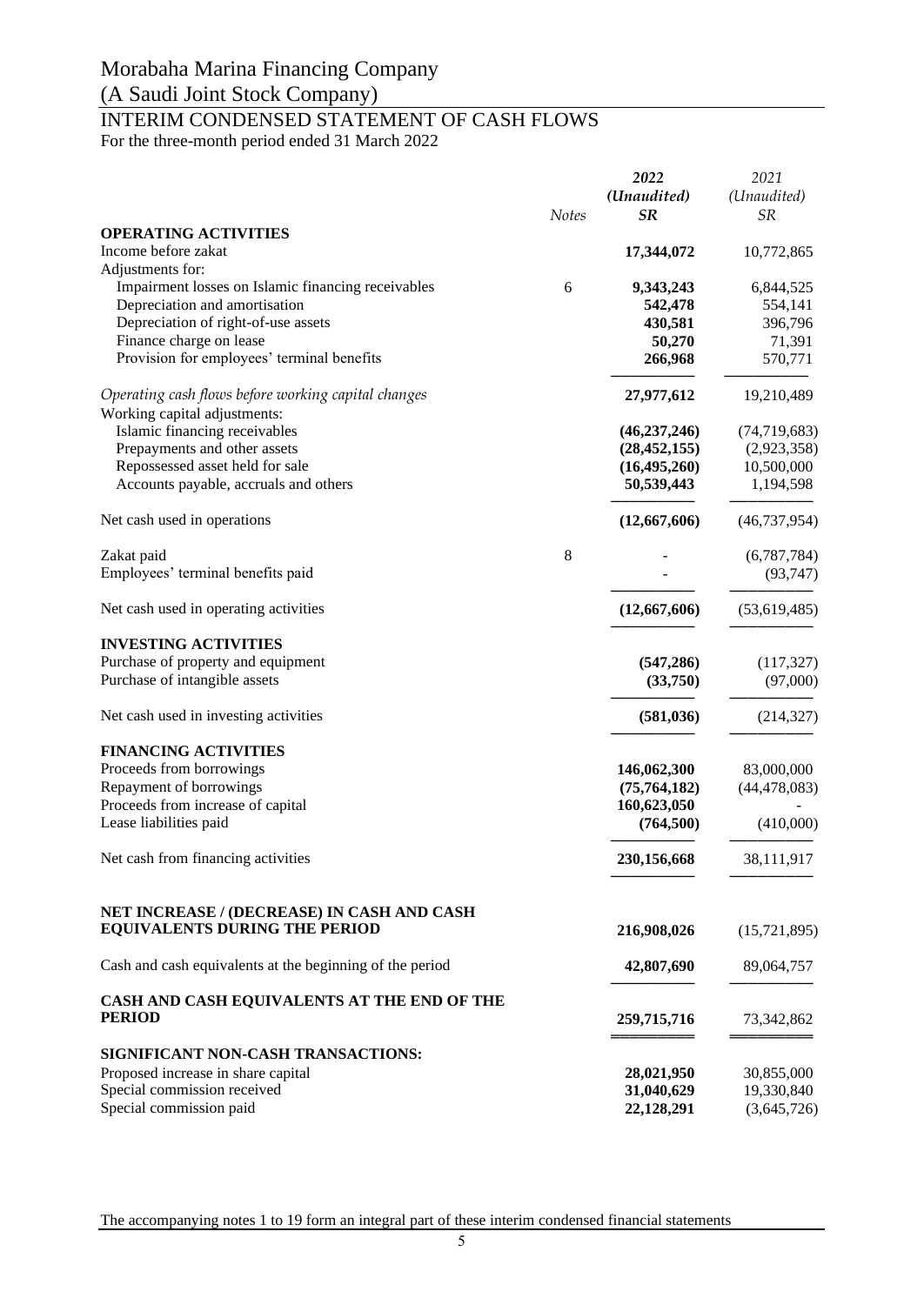## **1 ACTIVITIES**

Morabaha Marina Financing Company (the "Company") is a Saudi Joint Stock Company registered in Riyadh, Kingdom of Saudi Arabia under commercial registration numbered 1010337706 dated 14 Jumad Al Thani 1433H (corresponding to 5 May 2012). The Company's head office is located at Riyadh and registered address is P.O. Box 8055, Riyadh 14925, Kingdom of Saudi Arabia, Ar Rabi district, Thomamah road. The Company has the following branches:

| <b>Branch Commercial Registration Number</b> | <b>Branch</b> location | Date                   |
|----------------------------------------------|------------------------|------------------------|
| 3450015199                                   | Arar                   | 8 Jumada II 1437H      |
| 1010337706                                   | Riyadh Main            | 14 Jumada II 1433H     |
| 1010351999                                   | Riyadh                 | 16 Dhul-Qadah 1433H    |
| 1010453589                                   | Riyadh                 | 2 Dhul-Qadah 1439H     |
| 1116010899                                   | Dawadmi                | 19 Jumada II 1436H     |
| 2050125719                                   | Dammam                 | 8 Ramdan 1440H         |
| 2053112249                                   | Oatif                  | 2 Dhul-Qadah 1439H     |
| 3400019877                                   | Skaka                  | 10 Sahwwal 1437H       |
| 3452010771                                   | Qurayyat               | $27$ Sha'aban 1438 $H$ |
| 4030288370                                   | Jeddah                 | 8 Jumada II 1437H      |
| 4030305936                                   | Jeddah                 | 2 Dhul-Qadah 1439H     |
| 5850064133                                   | Abha                   | 4 Sha'aban 1435H       |
| 5900034225                                   | Jizan                  | 8 Jumada II 1437H      |
| 1131307492                                   | Buraydah               | 8 Muharram 1440H       |
| 3350149330                                   | Hail                   | 8 Muharram 1440H       |
| 5950028443                                   | Najran                 | 25 Muharram 1440H      |
|                                              |                        |                        |

The Company is engaged in leasing and providing financing facilities to medium and small enterprises and consumers in addition to financing production assets and offering consumer finance in accordance with the Saudi Central Bank ("SAMA") approval number 22/201410 dated 19 Dhul Qadah 1435H (corresponding to 13 September 2014).

## **2 BASIS OF PREPARATION**

#### *a. Statement of compliance*

The interim condensed financial statements of the Company as at and for the three-month period ended 31 March 2022 have been prepared in accordance with International Accounting Standard 34, "Interim Financial Reporting" ("IAS 34") as endorsed in the Kingdom of Saudi Arabia and other standards and pronouncements endorsed by the Saudi Organization for Chartered and Professional Accountants ("SOCPA"). These interim condensed financial statements do not include all of the information required for full annual financial statements and should be read in conjunction with the Company's annual financial statements for the year ended 31 December 2021.

An interim period is considered an integral part of the whole fiscal year, however, the results of operations for the interim periods may not be a fair indication of the results of the full year operations.

In preparing these interim condensed financial statements, the significant judgments made by the management are same as those that applied to the financial statements for the year ended 31 December 2021.

These interim condensed financial statements have been presented in Saudi Riyals, as it is the functional currency of the Company.

The Company presents its statement of financial position in order of liquidity based on the Company's intention and perceived ability to recover/settle the majority of assets/liabilities of the corresponding financial statement line item.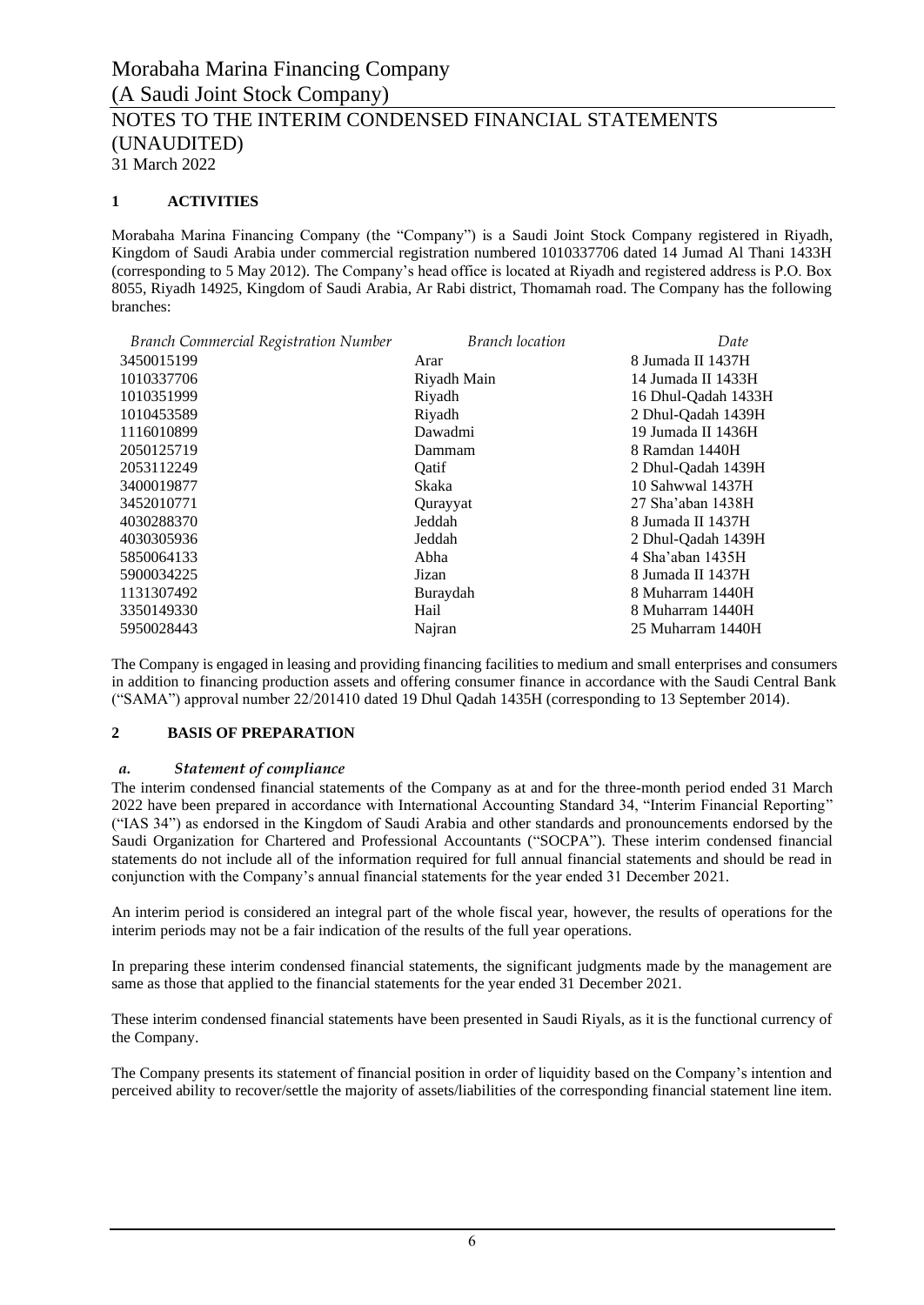NOTES TO THE INTERIM CONDENSED FINANCIAL STATEMENTS (UNAUDITED) (continued)

31 March 2022

## **2 BASIS OF PREPARATION (continued)**

#### *b. Significant accounting judgments, estimates and assumptions*

The accounting policies, estimates and assumptions used in the preparation of these interim condensed financial statements are consistent with those used in the preparation of the annual financial statements for the year ended 31 December 2021.

#### *c. New standards, interpretations and amendments*

Following standard, interpretation or amendment are effective from the current year and are adopted by the Company, however, these does not have any impact on the financial statements of the year.

| Standard,                     |                    |                       |
|-------------------------------|--------------------|-----------------------|
| interpretation,<br>amendments | <b>Description</b> | <b>Effective date</b> |

A number of narrowscope amendments to IFRS 3, IAS 16, IAS 37 and some annual improvements on IFRS 1, IFRS 9, IAS 41 and IFRS 16

*Amendments to IFRS 3, 'Business combinations'* update a reference in IFRS 3 to the Conceptual Framework for Financial Reporting without changing the accounting requirements for business combinations.

*Amendments to IAS 16, 'Property, plant and equipment'* prohibit a company from deducting from the cost of property, plant and equipment amounts received from selling items produced while the company is preparing the asset for its intended use. Instead, a company will recognise such sales proceeds and related cost in statement of income.

*Amendments to IAS 37, 'Provisions, contingent liabilities and contingent assets'* specify which costs a company includes when assessing whether a contract will be loss-making.

*Annual improvements make minor amendments to IFRS 1, 'Firsttime Adoption of IFRS', IFRS 9, 'Financial instruments', IAS 41, 'Agriculture' and the Illustrative Examples accompanying IFRS 16, 'Leases'.*

Amendment to IFRS 16, 'Leases' – COVID-19 related rent concessions

As a result of the coronavirus (COVID-19) pandemic, rent concessions have been granted to lessees. Such concessions might take a variety of forms, including payment holidays and deferral of lease payments. On 28 May 2020, the IASB published an amendment to IFRS 16 that provides an optional practical expedient for lessees from assessing whether a rent concession related to COVID-19 is a lease modification. Lessees can elect to account for such rent concessions in the same way as they would if they were not lease modifications. In many cases, this will result in accounting for the concession as variable lease payments in the period(s) in which the event or condition that triggers the reduced payment occurs.

Annual periods beginning on or after 1 April 2021

Annual periods beginning on or after 1 January 2022.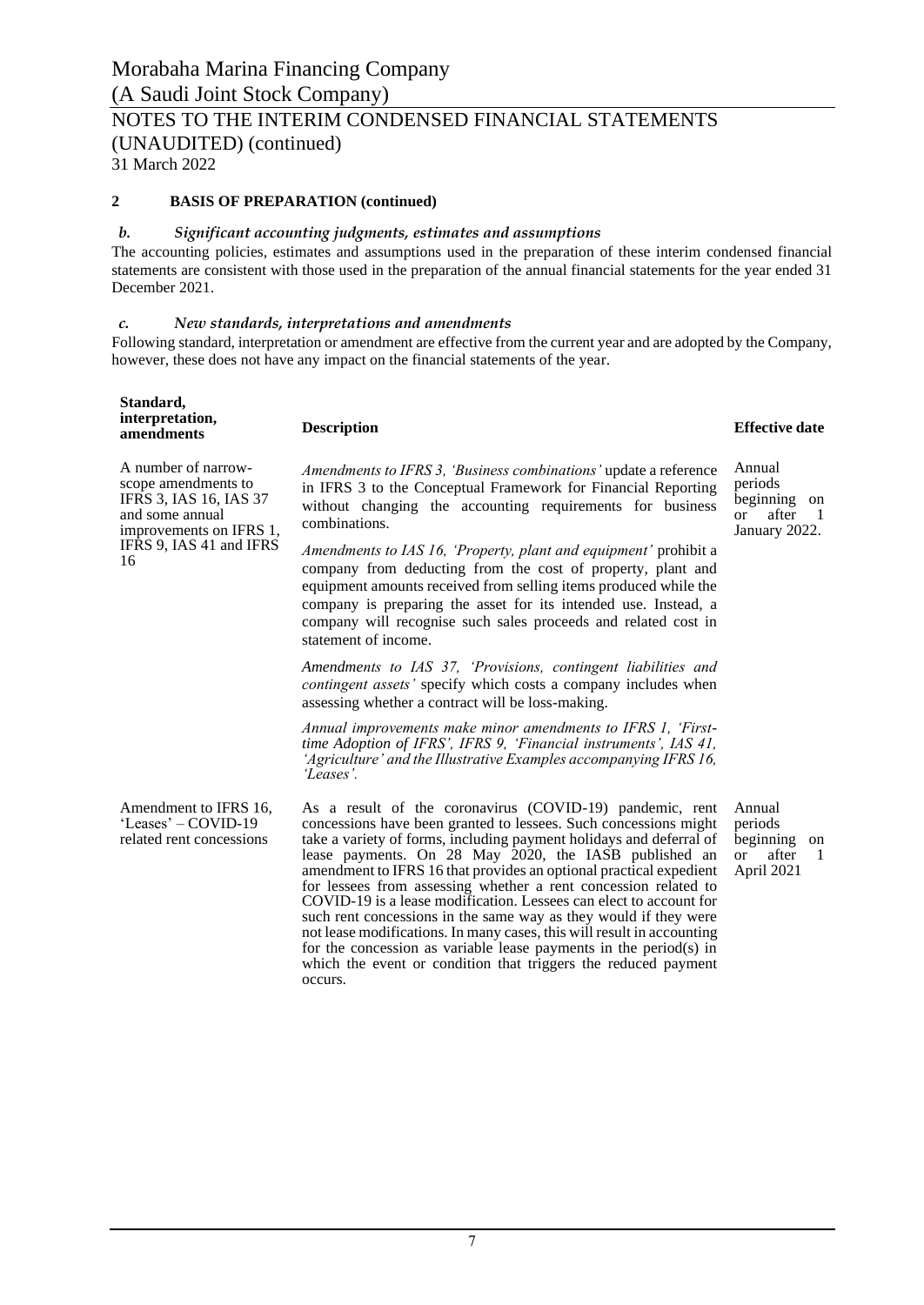## **2 BASIS OF PREPARATION (continued)**

## *d. Accounting standards issued but not yet effective*

| Standard, interpretation,<br>amendments                                                                        | <b>Description</b>                                                                                                                                                                                                                                                                                                                                                        | <b>Effective date</b>                                                                     |  |  |
|----------------------------------------------------------------------------------------------------------------|---------------------------------------------------------------------------------------------------------------------------------------------------------------------------------------------------------------------------------------------------------------------------------------------------------------------------------------------------------------------------|-------------------------------------------------------------------------------------------|--|--|
| Amendments to IAS 1,<br>Presentation of financial<br>statements', on<br>classification of liabilities          | These narrow-scope amendments to IAS 1, 'Presentation of financial<br>statements', clarify that liabilities are classified as either current or<br>noncurrent, depending on the rights that exist at the end of the<br>reporting period.                                                                                                                                  | Deferred<br>until<br>accounting<br>periods starting<br>not earlier than<br>1 January 2024 |  |  |
|                                                                                                                | Classification is unaffected by the expectations of the entity or<br>events after the reporting date (for example, the receipt of a waiver<br>or a breach of covenant). The amendment also clarifies what IAS 1<br>means when it refers to the 'settlement' of a liability.                                                                                               |                                                                                           |  |  |
|                                                                                                                | Note that the IASB has issued a new exposure draft proposing changes<br>to this amendment.                                                                                                                                                                                                                                                                                |                                                                                           |  |  |
| Narrow scope amendments<br>to IAS 1, Practice<br>statement 2 and IAS 8                                         | The amendments aim to improve accounting policy disclosures and to<br>help users of the financial statements to distinguish between changes<br>in accounting estimates and changes in accounting policies.                                                                                                                                                                | Annual periods<br>beginning on or<br>after 1 January<br>2023                              |  |  |
| Amendment to IAS 12-<br>deferred tax related to<br>assets and liabilities arising<br>from a single transaction | These amendments require companies to recognise deferred tax on<br>transactions that, on initial recognition give rise to equal amounts of<br>taxable and deductible temporary differences.                                                                                                                                                                               | Annual periods<br>beginning on or<br>after 1 January<br>2023.                             |  |  |
| IFRS 17, 'Insurance<br>contracts', as amended in<br>June 2020                                                  | This standard replaces IFRS 4, which currently permits a wide variety<br>of practices in accounting for insurance contracts. IFRS 17 will<br>fundamentally change the accounting by all entities that issue<br>insurance contracts and investment contracts with discretionary<br>participation features.                                                                 | Annual periods<br>beginning on or<br>after 1 January<br>2023.                             |  |  |
| A narrow-scope<br>amendment to the                                                                             | The amendment relates to insurers' transition to the new Standard<br>Annual periods<br>only—it does not affect any other requirements in IFRS 17.                                                                                                                                                                                                                         |                                                                                           |  |  |
| transition requirements in<br><b>IFRS</b> 17 Insurance<br>Contracts                                            | IFRS 17 and IFRS 9 Financial Instruments have different transition<br>requirements. For some insurers, these differences can cause<br>temporary accounting mismatches between financial assets and<br>insurance contract liabilities in the comparative information they<br>present in their financial statements when applying IFRS 17 and<br>IFRS 9 for the first time. | beginning on or<br>after 1 January<br>2023.                                               |  |  |
|                                                                                                                | The amendment will help insurers to avoid these temporary<br>accounting mismatches and, therefore, will improve the usefulness of<br>comparative information for investors. It does this by providing<br>insurers with an option for the presentation of comparative                                                                                                      |                                                                                           |  |  |

information about financial assets.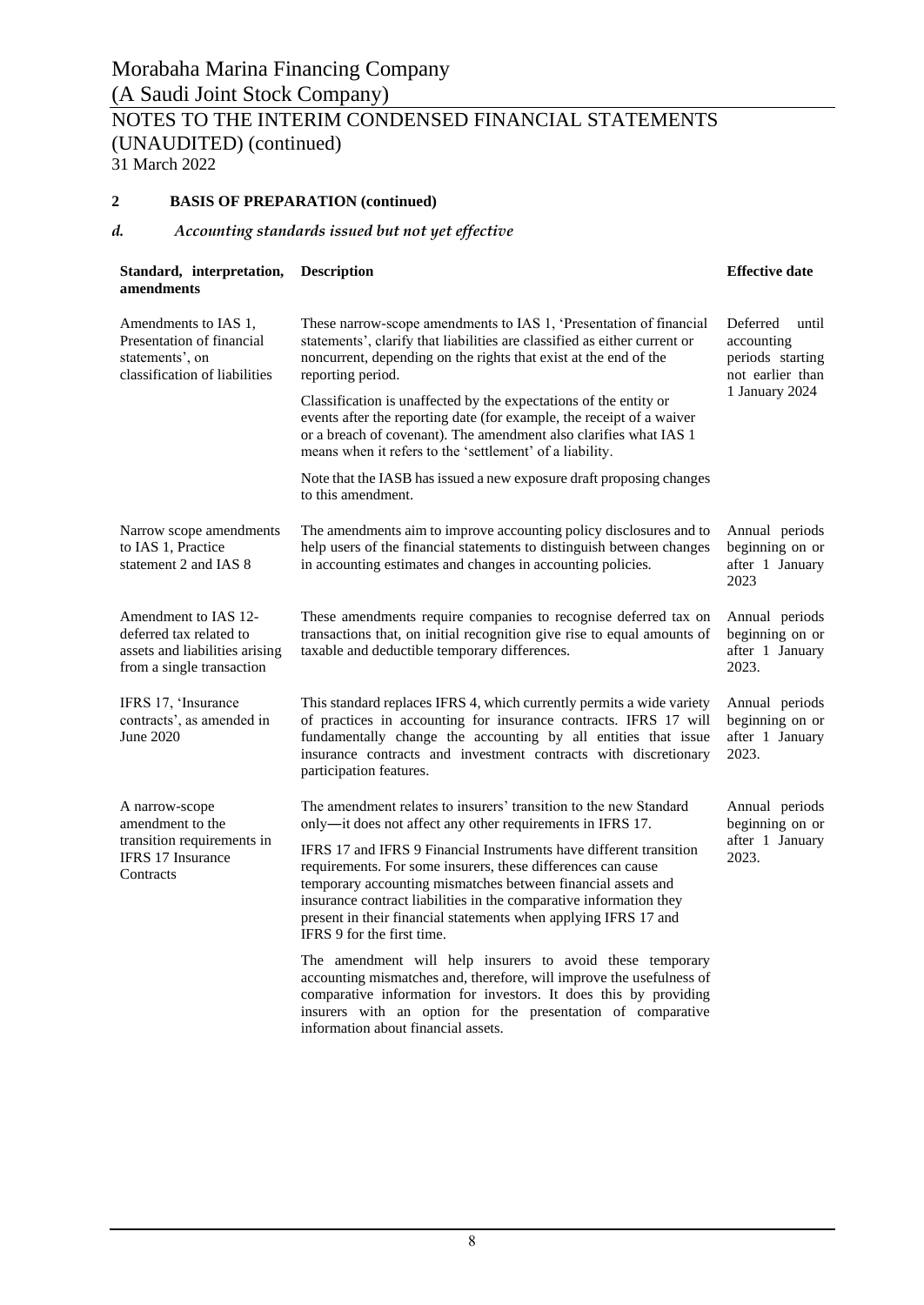## **3 SPECIAL COMMISSION INCOME**

Special commission income comprises of income from the following financing products:

|                   | For the three-month<br>period ended 31 March |                                  |
|-------------------|----------------------------------------------|----------------------------------|
|                   | 2022<br>(Unaudited)<br><b>SR</b>             | 2021<br>(Unaudited)<br><b>SR</b> |
| Tawarruq<br>Ijara | 36,564,179<br>1,826,283                      | 28,456,724<br>898,464            |
|                   | 38,390,462                                   | 29, 355, 188                     |

All the special commission income are from financing products which are Shariah compliant.

## **4 OTHER INCOME**

|                                                       | For the three-month        |           |  |  |
|-------------------------------------------------------|----------------------------|-----------|--|--|
|                                                       | period ended 31 March      |           |  |  |
|                                                       | 2022<br>2021               |           |  |  |
|                                                       | (Unaudited)<br>(Unaudited) |           |  |  |
|                                                       | SR                         | <i>SR</i> |  |  |
| Recovery of Islamic financing receivables written off | 4,518,420                  | 2,483,158 |  |  |
| Income from early settlement fees                     | 1,344,893                  | 1,354,996 |  |  |
| Income from short term deposits                       | 34.524                     | 216,341   |  |  |
| Others                                                | 108,094                    |           |  |  |
|                                                       | 6,005,931                  | 4,054,495 |  |  |

## **5 GENERAL AND ADMINISTRATION EXPENSES**

| For the three-month   |             |  |  |
|-----------------------|-------------|--|--|
| period ended 31 March |             |  |  |
| 2022<br>2021          |             |  |  |
| (Unaudited)           | (Unaudited) |  |  |
| <b>SR</b>             | <i>SR</i>   |  |  |
| 7,896,630             | 6,640,181   |  |  |
| 973,059               | 951,871     |  |  |
| 721,179               | 821,736     |  |  |
| 519,449               | 193,360     |  |  |
| 162,110               | 164,535     |  |  |
| 266,399               | 292,310     |  |  |
| 268,201               | 520,121     |  |  |
| 1,279,780             | 929,324     |  |  |
| 12,086,807            | 10,513,438  |  |  |
|                       |             |  |  |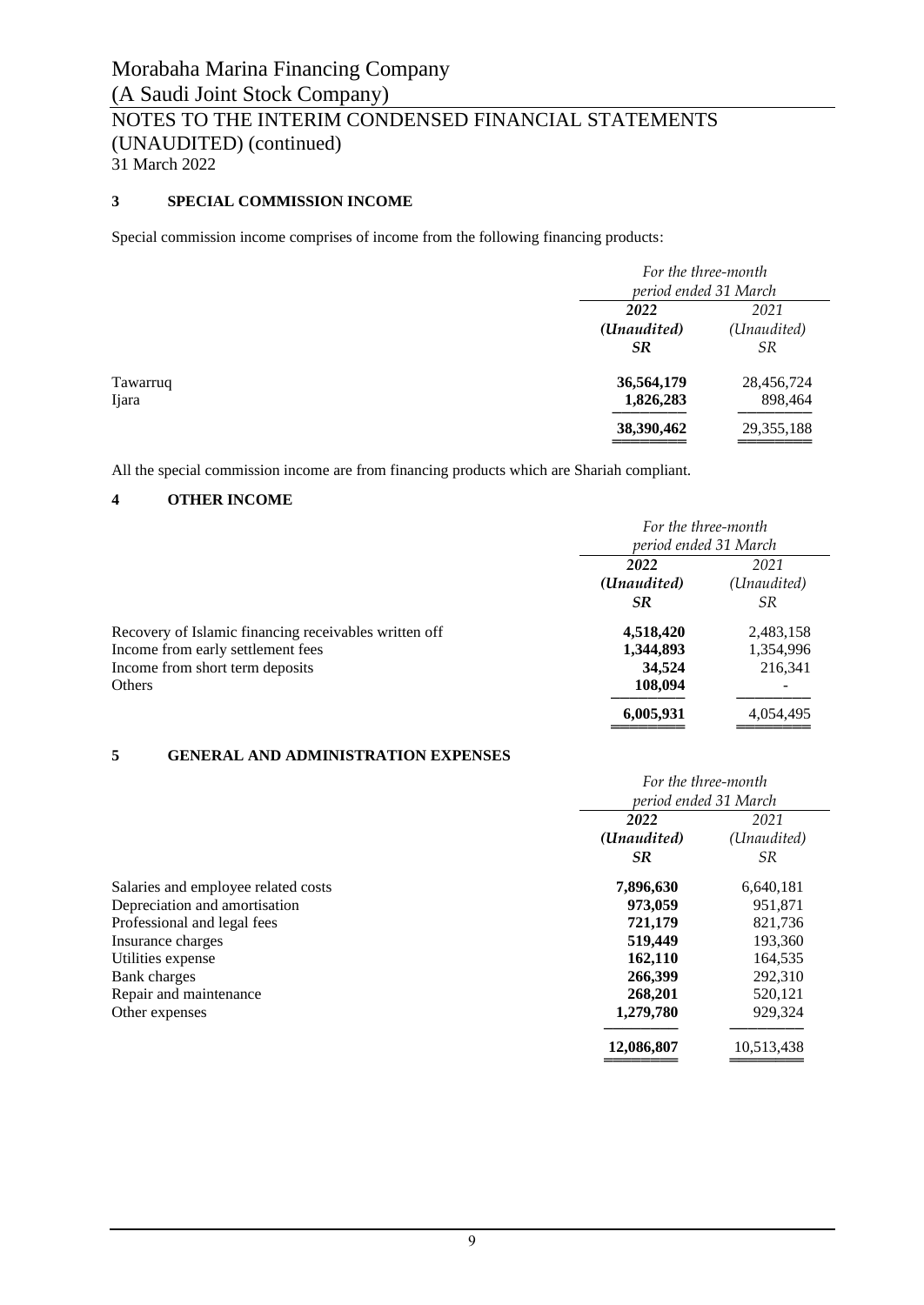## (A Saudi Joint Stock Company)

## NOTES TO THE INTERIM CONDENSED FINANCIAL STATEMENTS (UNAUDITED) (continued) 31 March 2022

## **6 ISLAMIC FINANCING RECEIVABLES, NET**

|                                       |                 | Tawarruq receivables | Ijara receivables |              | Total          |                 |  |
|---------------------------------------|-----------------|----------------------|-------------------|--------------|----------------|-----------------|--|
|                                       | 31 March        | 31 December          | 31 March          | 31 December  | 31 March       | 31 December     |  |
|                                       | 2022            | 2021                 | 2022              | 2021         | 2022           | 2021            |  |
|                                       | (Unaudited)     | (Audited)            | (Unaudited)       | (Audited)    | (Unaudited)    | (Audited)       |  |
|                                       | SR              | SR.                  | <b>SR</b>         | SR           | SR.            | SR.             |  |
| Gross Islamic financing receivables   | 1,265,495,178   | 1,219,257,138        | 54,298,440        | 56,397,266   | 1,319,793,618  | 1,275,654,404   |  |
| Less: Unrealised profit               | (300, 881, 617) | (294, 590, 531)      | (13, 122, 311)    | (13,368,185) | (314,003,928)  | (307, 958, 716) |  |
| Less: Allowance for impairment losses | 964, 613, 561   | 924,666,607          | 41,176,129        | 43,029,081   | 1,005,789,690  | 967,695,688     |  |
|                                       | (42, 447, 834)  | (42,520,291)         | (2,336,654)       | (1,064,198)  | (44, 784, 488) | (43,584,489)    |  |
| Islamic financing receivables, net    | 922, 165, 727   | 882,146,316          | 38,839,475        | 41,964,883   | 961,005,202    | 924,111,199     |  |

All the financing facilities provided by Company are Shariah compliant, accordingly they are unconventional in nature.

An analysis of risk concentration in gross carrying amounts and corresponding ECL in the loans portfolio by type is presented below:

#### *31 March 2022 (unaudited)*

|              | <b>Gross Carrying Amount</b> |             |             |               |           | <b>Allowance for ECL</b> |            | <b>ECL Coverage %</b> |         |         |          |              |
|--------------|------------------------------|-------------|-------------|---------------|-----------|--------------------------|------------|-----------------------|---------|---------|----------|--------------|
|              | Stage 1                      | Stage 2     | Stage 3     | <b>Total</b>  | Stage 1   | Stage 2                  | Stage 3    | Total                 | Stage 1 | Stage 2 | Stage 3  | <b>Total</b> |
|              | <b>SR</b>                    | <b>SR</b>   | SR          | <b>SR</b>     | <b>SR</b> | <b>SR</b>                | <b>SR</b>  | <b>SR</b>             |         |         | %        | %            |
| Tawarruq     | 649,227,104                  | 204.373.878 | 111.012.580 | 964,613,562   | .749.236  | 21,765,025               | 18.933.573 | 42,447,834            | $0.3\%$ | 10.6%   | $17.1\%$ | 4.4%         |
| Ijara        | 22,258,401                   | 15,586,644  | 3,331,083   | 41,176,128    | 27,432    | 1,023,686                | .285,536   | 2,336,654             | $0.1\%$ | $6.6\%$ | 38.6%    | 5.7%         |
|              |                              |             |             |               |           |                          |            |                       |         |         |          |              |
| <b>Total</b> | 671.485.505                  | 219,960,522 | 114,343,663 | 1,005,789,690 | 1,776,668 | 22,788,711               | 20.219.109 | 44.784.488            | $0.3\%$ | 10.4%   | 17.7%    | $4.5\%$      |
|              |                              |             |             |               |           |                          |            |                       |         |         |          |              |

*31 December 2021 (Audited)*

|               | Gross carruing amount |               |             | Allowance for ECL |           |            |            | ECL Coverage % |         |         |         |       |
|---------------|-----------------------|---------------|-------------|-------------------|-----------|------------|------------|----------------|---------|---------|---------|-------|
|               | Stage 1               | Stage 2       | Stage 3     | Total             | Stage 1   | Stage 2    | Stage 3    | Total          | Stage 1 | Stage 2 | Stage 3 | Total |
|               | <b>SR</b>             | SR            | SR          | SR                | SR        | SR         | SR         | SR             |         |         |         | $\%$  |
| Tawarruq      | 673,115,530           | 151,392,482   | 100,158,595 | 924,666,607       | 1,057,801 | 25,879,016 | 15.583.474 | 42,520,291     | 0.2%    | 17.1%   | 15.6%   | 4.6%  |
| <b>I</b> jara | 24,818,087            | 16.920.503    | 1.290.491   | 43,029,081        | 20,577    | 530.492    | 513.129    | 1.064.198      | 0.1%    | 3.1%    | 39.8%   | 2.5%  |
| Total         | 697.933.617           | 168, 312, 985 | 101,449,086 | 967,695,688       | 1.078.378 | 26,409,508 | 16,096,603 | 43.584.489     | 0.2%    | 15.7%   | 15.9%   | 4.5%  |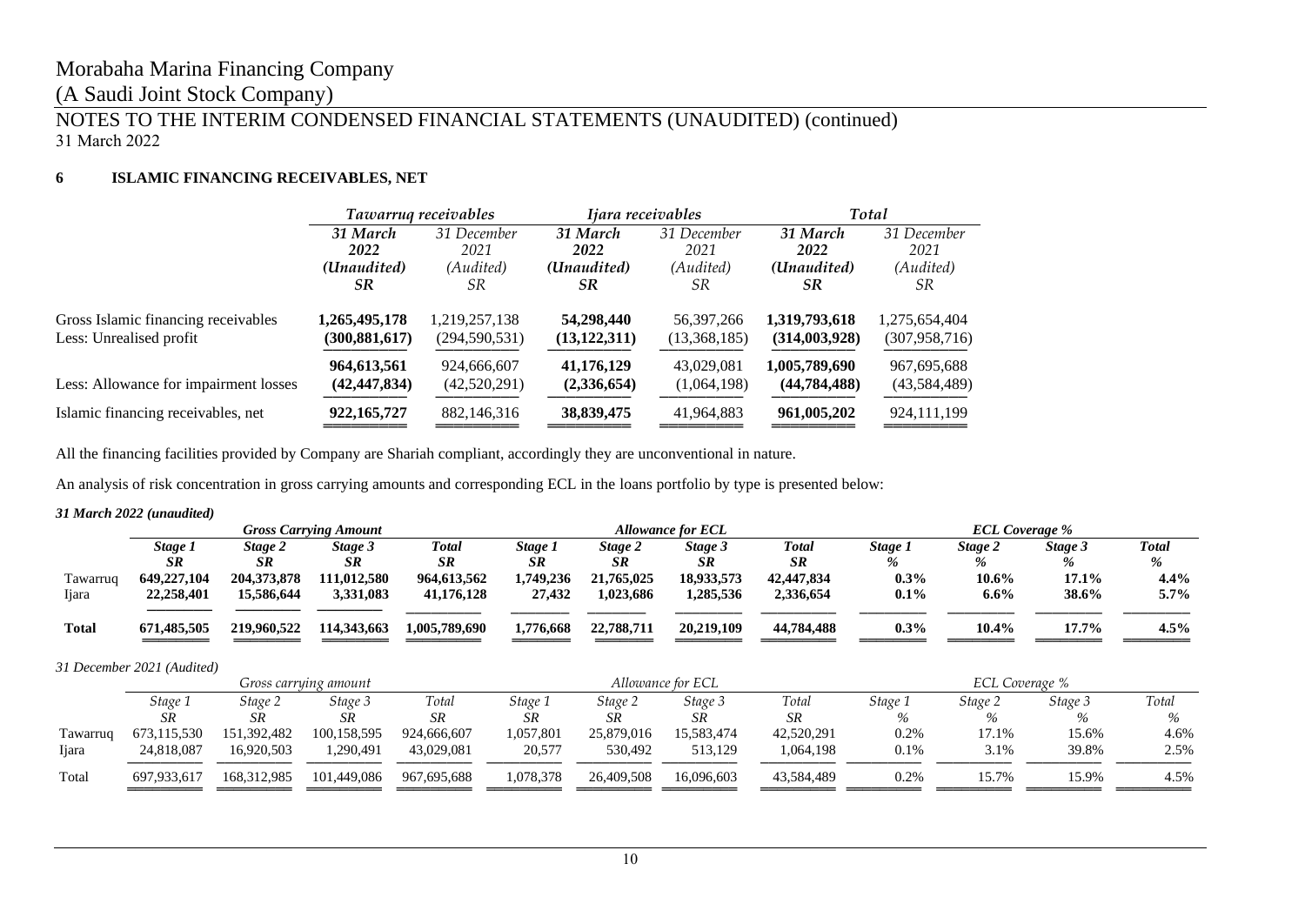## **6 ISLAMIC FINANCING RECEIVABLES, NET (continued)**

Analysis of credit quality of Islamic financing receivables is as follows:

|                               | 31 March      | 31 December |
|-------------------------------|---------------|-------------|
|                               | 2022          | 2021        |
|                               | (Unaudited)   | (Audited)   |
|                               | <b>SR</b>     | <i>SR</i>   |
| Neither past due nor impaired | 701,895,631   | 640,947,622 |
| Past due but not impaired     | 223,391,042   | 222,363,237 |
| Past due and impaired         | 80,503,017    | 104,384,829 |
|                               | 1,005,789,690 | 967,695,688 |
|                               |               |             |

Management classifies Islamic financing receivables that are either not yet due or otherwise past due but for 90 days or less as "performing" while all receivables that are past due for more than 90 days are classified as "nonperforming". Below is the breakdown of performing and non-performing Islamic financing receivables:

|                              | 31 March<br>2022<br>(Unaudited)<br><b>SR</b> | 31 December<br>2021<br>(Audited)<br><i>SR</i> |
|------------------------------|----------------------------------------------|-----------------------------------------------|
| Performing<br>Non-performing | 925,286,674<br>80,503,016                    | 863,310,859<br>104,384,829                    |
|                              | 1,005,789,690                                | 967,695,688                                   |
|                              | 31 March<br>2022<br>(Unaudited)<br><b>SR</b> | 31 December<br>2021<br>(Audited)<br><b>SR</b> |
| Current<br>Non-current       | 373,864,245<br>631,925,445<br>1,005,789,690  | 339,107,691<br>628,587,997<br>967,695,688     |

Movement in the allowance for impairment losses were as follows:

|                                      | 31 March      | 31 December  | 31 March    |
|--------------------------------------|---------------|--------------|-------------|
|                                      | 2022          | 2021         | 2021        |
|                                      | (Unaudited)   | (Audited)    | (Unaudited) |
|                                      | <b>SR</b>     | SR           | SR.         |
| At beginning of the period / year    | 43,584,489    | 27,936,407   | 27,936,407  |
| Charge for the period / year         | 9,343,243     | 38,814,177   | 6,844,525   |
| Written-off during the period / year | (8, 143, 244) | (23,166,095) | (5,610,673) |
| At end of the period / year          | 44,784,488    | 43,584,489   | 29,170,259  |
|                                      |               |              |             |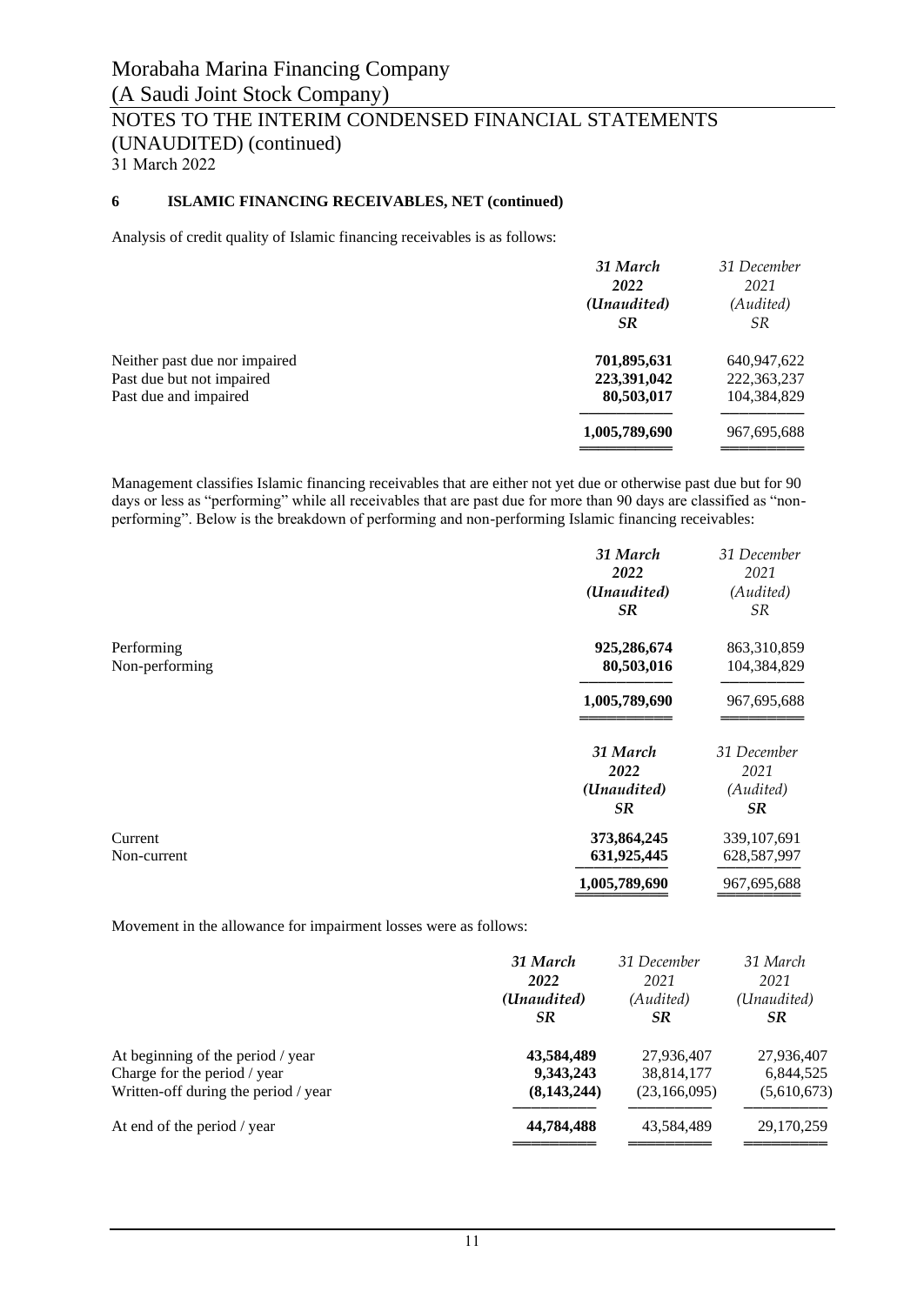31 March 2022

## **6 ISLAMIC FINANCING RECEIVABLES, NET (continued)**

The following table shows reconciliations from the opening to the closing balance of the impairment allowance for financings to customers at amortized cost.

| 31 March 2022 (Unaudited)                                                                    | 12 month ECL<br><b>SR</b>     | Lifetime ECL<br>not credit<br>impaired<br><b>SR</b> | Lifetime ECL<br>credit<br>impaired<br><b>SR</b> | Total<br>SR                  |
|----------------------------------------------------------------------------------------------|-------------------------------|-----------------------------------------------------|-------------------------------------------------|------------------------------|
| Balance at 1 January 2022<br>Transfer to 12 month ECL<br>Transfer to Lifetime ECL not credit | (14, 365, 595)<br>141,831     | 20,247,888<br>(129, 037)                            | 37,702,196<br>(12,794)                          | 43,584,489                   |
| impaired<br>Transfer to Lifetime ECL credit                                                  | (63, 347)                     | 2,601,492                                           | (2,538,145)                                     |                              |
| impaired<br>Charge for the year<br>Write-offs                                                | (5,026,947)<br>(3,479,293)    | (1,112)<br>(874, 757)                               | 5,028,059<br>13,697,293<br>(8, 143, 244)        | 9,343,243<br>(8, 143, 244)   |
| Balance as at 31 March 2022                                                                  | (22, 793, 351)                | 21,844,474                                          | 45,733,365                                      | 44,784,488                   |
| 31 December 2021 (Audited)                                                                   | 12 month ECL<br><b>SR</b>     | Lifetime ECL<br>not credit<br>impaired<br><b>SR</b> | Lifetime ECL<br>credit impaired<br><b>SR</b>    | Total<br><b>SR</b>           |
| Balance at 1 January 2021<br>Transfer to 12 month ECL<br>Transfer to Lifetime ECL not credit | 5,209,202<br>2,863,458        | 3,261,133<br>(1,206,771)                            | 19,466,072<br>(1,656,687)                       | 27,936,407                   |
| impaired<br>Transfer to Lifetime ECL credit                                                  | (1,584,297)                   | 2,828,035                                           | (1,243,738)                                     |                              |
| impaired<br>Charge for the year<br>Write-offs                                                | (12, 226, 497)<br>(8,627,461) | (2,422,969)<br>17,788,460                           | 14,649,466<br>29,653,178<br>(23, 166, 095)      | 38,814,177<br>(23, 166, 095) |
| Balance as at 31 December 2021                                                               | (14, 365, 595)                | 20,247,888                                          | 37,702,196                                      | 43,584,489                   |

## **REPOSSESSED ASSET HELD FOR SALE**

During prior years and current period, the Company acquired a real estate properties against defaulted Tawarruq receivables. Based on the external valuation of real estate properties by Olat Properties Management (OPM) and Moheet Al-Jazirah Company, fair value of the related properties are more than net realisable value of Islamic financing receivables. Accordingly, as at 31 March 2022, these assets are recognized at net realisable value of Islamic financing receivables amounting to SR 65.9 million (31 December 2021: SR 49.4 million). Below is the movement.

|                                                                                                               | 31 March<br>2022<br>(Unaudited)<br><b>SR</b> | 31 December<br>2021<br>(Audited)<br>SR. |
|---------------------------------------------------------------------------------------------------------------|----------------------------------------------|-----------------------------------------|
| Balance at the beginning of the period/year<br>Addition during the period/year<br>Sale during the period/year | 49,421,675<br>16,495,260                     | 66,606,251<br>(17, 184, 576)            |
| Balance at the end of the period/year                                                                         | 65,916,935                                   | 49,421,675                              |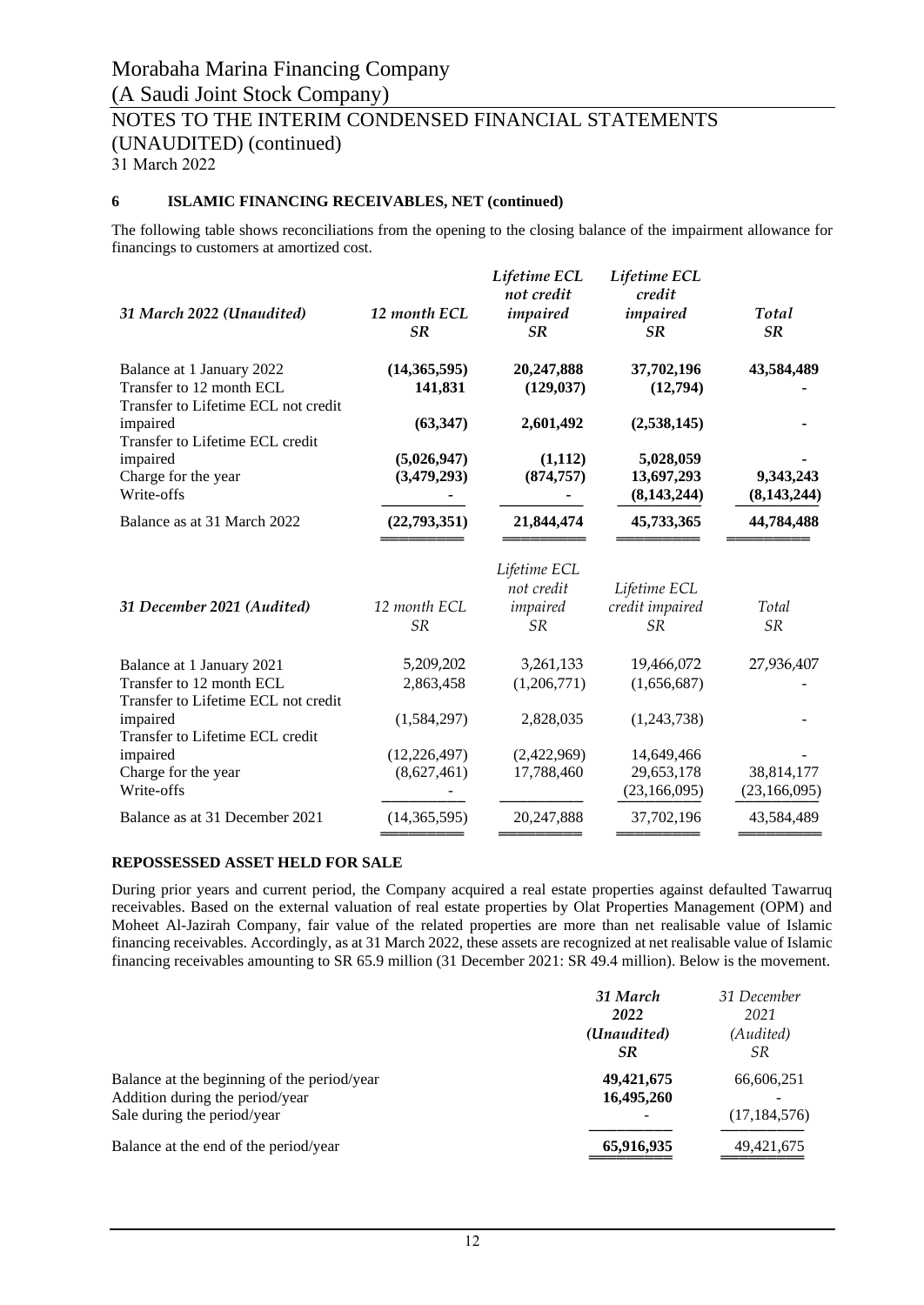## **7 ACCOUNTS PAYABLE, ACCRUALS AND OTHERS**

|                                     | 31 March    | 31 December |
|-------------------------------------|-------------|-------------|
|                                     | 2022        | 2021        |
|                                     | (Unaudited) | (Audited)   |
|                                     | <b>SR</b>   | SR.         |
| Payable to shareholders*            | 48,219,690  |             |
| Accounts payable                    | 8,734,127   | 5,300,822   |
| Accrued expenses                    | 2,921,054   | 4,329,978   |
| Accrued special commission expenses | 1,030,514   | 1,530,514   |
| Others                              | 1,562,320   | 766,948     |
|                                     | 62,467,705  | 11,928,262  |
|                                     |             |             |

Terms and conditions of the above financial liabilities:

- Accounts payables are non-interest bearing and are normally settled on 60-day terms.
- Accrued special commission expenses are normally settled as and when the instalment is paid.

Accrued special commission expense relates to the special commission expense against borrowings accrued until the period/year end.

\*As stated in note 11, during the period, there is proposed increase in share capital through rights issue to existing shareholders against cash contribution, however certain shareholders had transferred excess cash which has been classified under payable to shareholders, the excess amount was repaid to shareholders subsequent to 31 March 2022.

## **8 ZAKAT**

#### *Charge for the year*

The movement in the zakat provision for the period / year was as follows:

|                                   | For the three- | For the year | For the three- |
|-----------------------------------|----------------|--------------|----------------|
|                                   | month period   | ended        | month period   |
|                                   | ended          | 31 December  | ended          |
|                                   | 31 March 2022  | 2021         | 31 March 2021  |
|                                   | (Unaudited)    | (Audited)    | (Unaudited)    |
|                                   | <b>SR</b>      | <i>SR</i>    | SR.            |
| At beginning of the period / year | 7,000,512      | 7,188,728    | 7,188,728      |
| Charge for the period / year      | 3,560,769      | 6,599,568    | 1,811,952      |
| Paid during the period / year     | ٠              | (6,787,784)  | (6,787,784)    |
| At end of the period / year       | 10,561,281     | 7,000,512    | 2,212,896      |
|                                   |                |              |                |

## *Status of assessments*

The Company has filed its zakat returns with the Zakat, Tax and Customs Authority ("ZATCA") for all previous years up to 2020. The Company had obtained its final zakat assessments for all the years until 2017, while the assessments for the years from 2018 to 2020 are still under review by the ZATCA.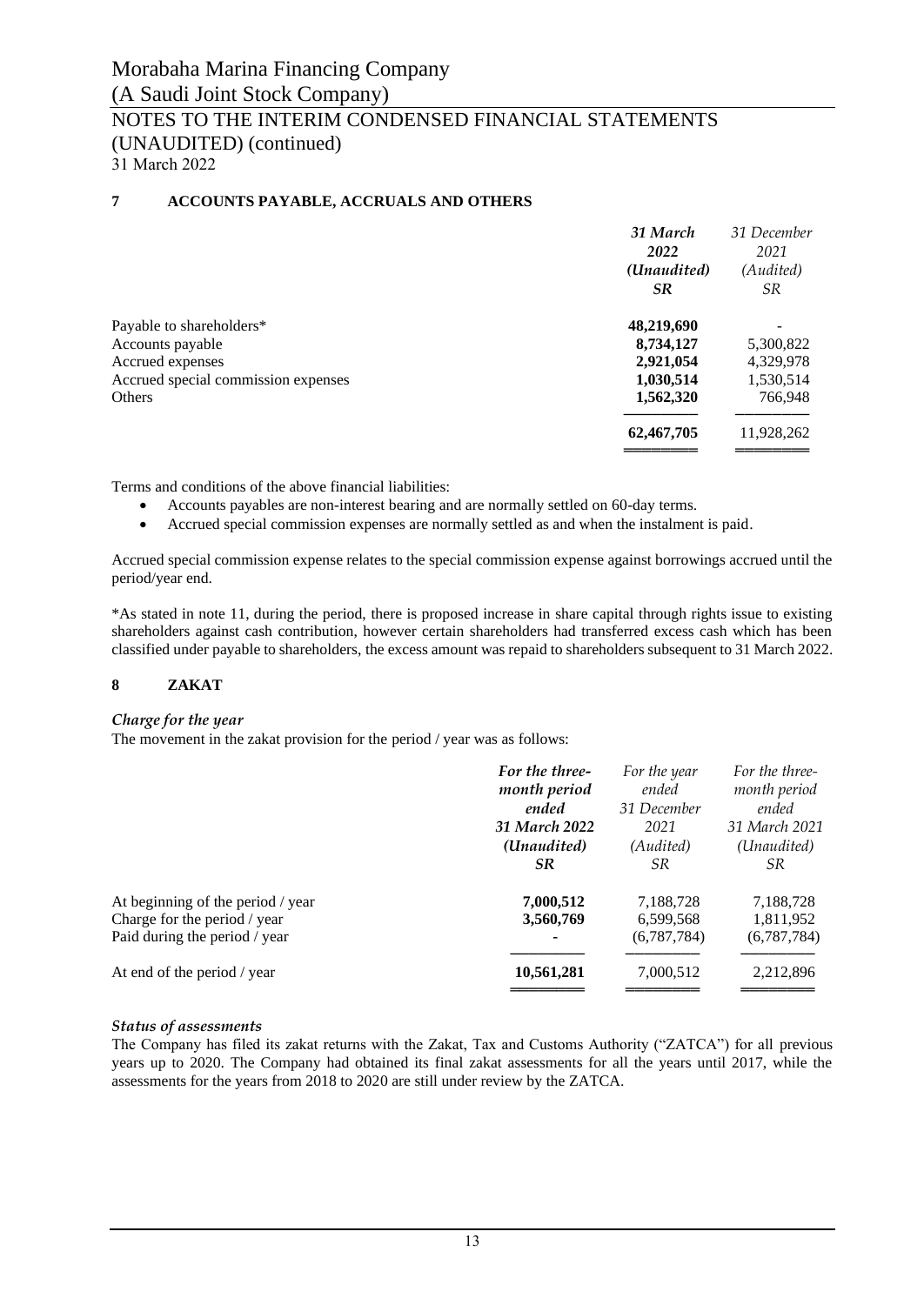## **9 BORROWINGS**

The table below shows the details of the borrowings obtained by the Company:

|   |                                     | 31 March<br>2022 | 31 December<br>2021 |
|---|-------------------------------------|------------------|---------------------|
|   |                                     | (Unaudited)      | (Audited)           |
|   |                                     | SR.              | SR.                 |
| A | <b>Bank borrowings</b>              | 354,072,742      | 251,292,639         |
| B | Sukuk payable                       | 54,263,466       | 69,711,733          |
| C | Borrowings from government entities | 311,244,656      | 328,278,374         |
|   |                                     | 719,580,864      | 649,282,746         |
|   | Current portion                     | 332,219,120      | 304,176,548         |
|   | Non-current portion                 | 387, 361, 744    | 345,106,198         |
|   |                                     | 719,580,864      | 649,282,746         |
|   |                                     |                  |                     |

All borrowing facilities of the Company are Shariah compliant financing arrangements, and are unconventional in nature.

A) The table below shows the details of the bank borrowings obtained by the Company:

|                                                                                   | 31 March<br>2022<br>(Unaudited)<br><b>SR</b> | 31 December<br>2021<br>(Audited)<br><i>SR</i> |
|-----------------------------------------------------------------------------------|----------------------------------------------|-----------------------------------------------|
| Islamic financing (see notes i and ii below)<br>Less: unamortised upfront charges | 354,614,994<br>(542, 252)                    | 251,563,085<br>(270, 446)                     |
|                                                                                   | 354,072,742                                  | 251,292,639                                   |
| Current portion<br>Non-current portion                                            | 119,694,501<br>234,378,241                   | 88,861,168<br>162,431,471                     |
|                                                                                   | 354,072,742                                  | 251,292,639                                   |

Islamic financing shown above includes:

- i) The balance of five (2021: six) revolving Islamic facilities for a total amount of SR 106.70 million as at 31 March 2022 (2021: SR 171.5 million) at  $4\%$  + SIBOR. Each of these facilities is for an original term of one year and renewable for additional periods of one year each at the lender's option up to a total of 4 years and carry special commission at floating commercial rates. The facilities are secured by assignment of receivables. The option to refinance or roll over the facilities is at the lender's discretion.
- ii) The balance of nine (2021: four) other Islamic facilities for a total amount of SR 247.36 million as at 31 March 2022 (2021: SR 79.8 million) obtained from commercial banks to finance the Islamic financing assets of the Company at a rate of interest from 2.75% to 3.5%. The facilities are secured by assignment of receivables and are repayable on a monthly basis over 48 installments.
- iii) During the year 2022, the Company obtained new borrowings amounting to SR 126.06 million (2021: SR 100 million) from a local bank, the loan carries commission rate of 5.24% (2021: 4.41%) and is to be repayable by February 2025.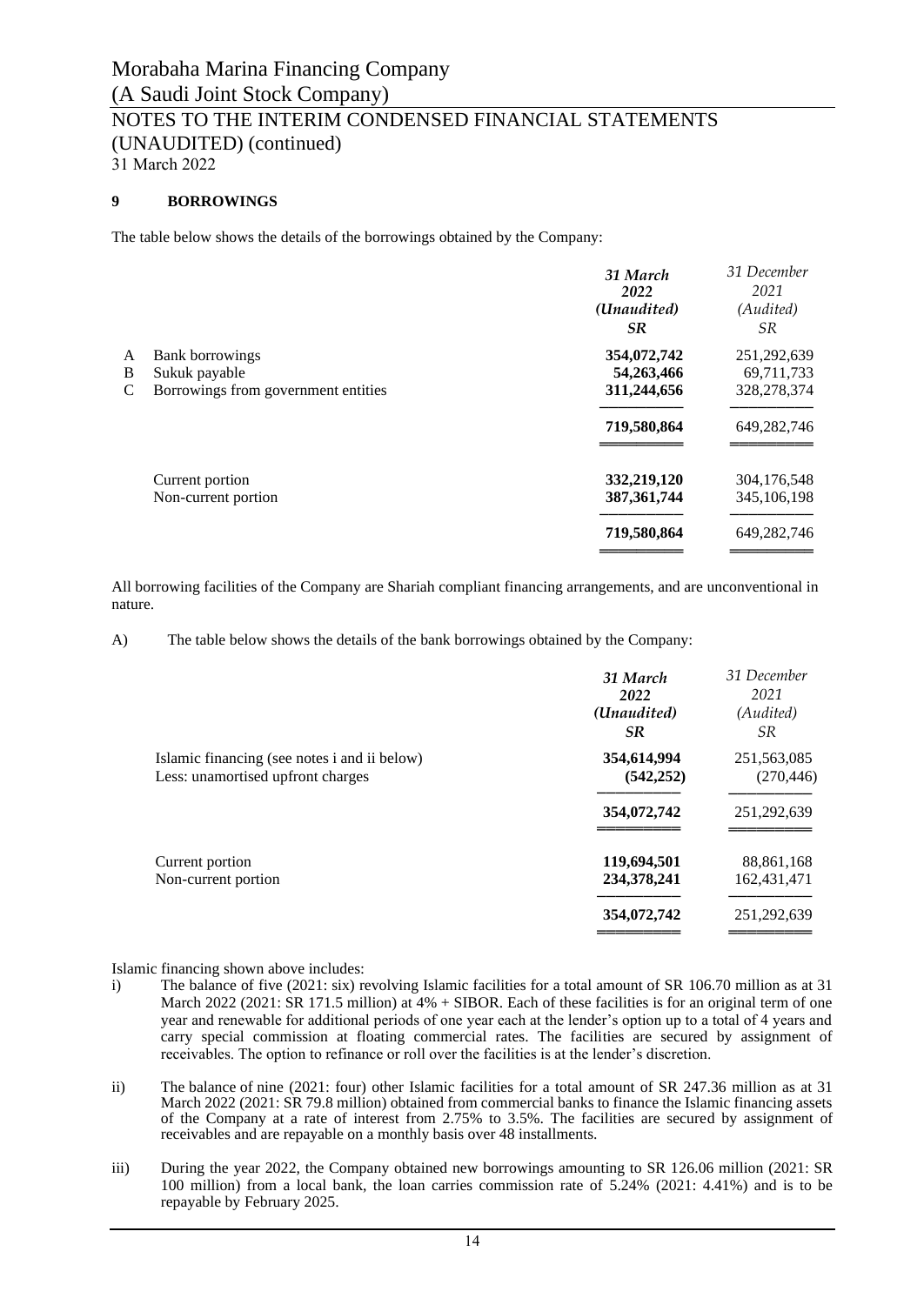## **9 BORROWINGS (continued)**

B) The table below shows the details of the sukuk payable issued by the Company:

|                                                                      | 31 March<br>2022<br>(Unaudited)<br><b>SR</b> | 31 December<br>2021<br>(Audited)<br>SR |
|----------------------------------------------------------------------|----------------------------------------------|----------------------------------------|
| Islamic financing through Sukuk<br>Less: unamortised upfront charges | 55,600,000<br>(1,336,534)                    | 71,166,673<br>(1,454,940)              |
|                                                                      | 54,263,466                                   | 69,711,733                             |
| Current portion<br>Non-current portion                               | 54,263,466                                   | 61,605,957<br>8,105,776                |
|                                                                      | 54,263,466                                   | 69,711,733                             |

In February 2018, the Company issued Sukuk with an aggregate principal of SR 178 million. The Sukuk carry a fixed rate of interest at 8% per annum due for settlement on a quarterly basis. The Sukuk's principal is due to be repaid in quarterly instalments commencing from May 2018, with the final instalment due in February 2023.

In December 2019, the Company issued a new Sukuk with an aggregate principal of SR 80 million. The Sukuk carry a fixed rate of interest at 6% per annum due for settlement on a quarterly basis. The Sukuk's principal is due to be repaid in quarterly instalments commencing from March 2020, with the final instalment due in December 2022.

Both the Sukuks are secured by assignment of Islamic financing receivables.

C) The table below shows the details of the loan obtained by the Company from a government entity:

|                                        | 31 March<br>2022<br>(Unaudited)<br>SR. | 31 December<br>2021<br>(Audited)<br><i>SR</i> |
|----------------------------------------|----------------------------------------|-----------------------------------------------|
| Current portion<br>Non-current portion | 158,261,152<br>152,983,504             | 153,709,423<br>174,568,951                    |
|                                        | 311,244,656                            | 328,278,374                                   |

During 2020, 2021 and period ended 31 March 2022, the Company participated in funding for lending program by SAMA and received funding in 19 instalments amounting to SR 270 million which is interest free funding with varying maturities, starting from September 2023 to February 2025.

Further, during 2020 and 2021, the Company obtained loans from Social Development Bank (government entity) amounting to SR 200 million at the prevailing market rates between 2.32% to 3.56% per annum. The maturity of the loans starting from June 2023 to May 2026.

During October 2021, the Company obtained loan from the Social Development Bank amounting to SR 20 million at interest lower than market rate. The loan is repayable in monthly instalments commencing from Jan 2022, with the final instalment due in January 2025.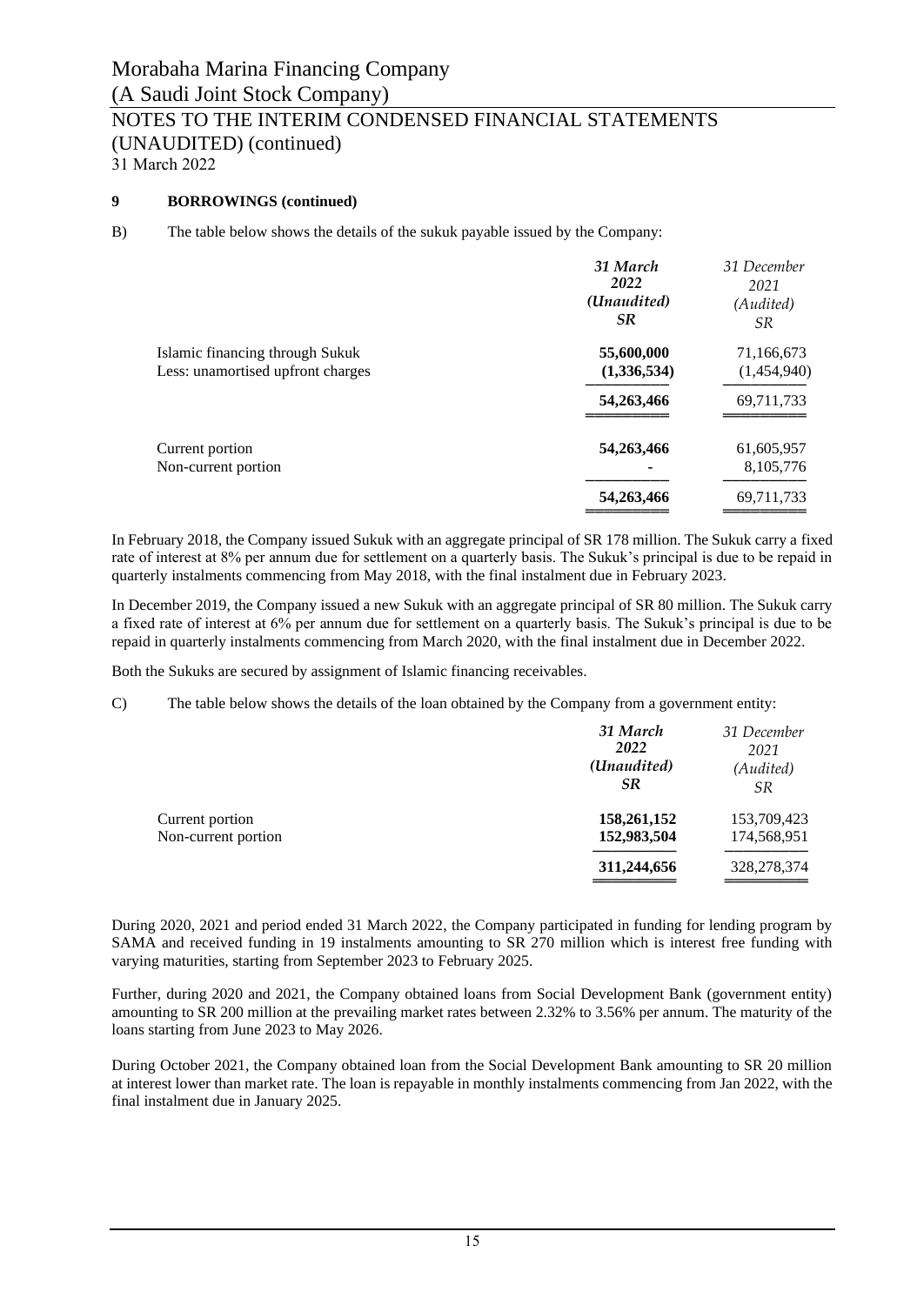31 March 2022

## **9 BORROWINGS (continued)**

From the above loans received by the Company from a Social Development Bank, loan amounting to SR 20 million carries special commission at rates significantly lower than the currently prevailing market rates while the loans received from SAMA are interest free. These loans provided to the Company carry a number of conditions, one of which is that these loans are to be used for providing loans to specific types/sectors of customers at discounted rates. The benefit being the impact of the "interest free" loans obtained by the Company had been identified and accounted for as "government grant" and has initially been recorded as deferred income and classified within "accounts payables, accruals and others". Such benefit is being recognised in statement of comprehensive income of the Company on a systematic basis as the expense, for which such grant is intended to compensate.

## **10 SHARE CAPITAL**

Share capital is divided into 31.1355 million shares (2021: 31.1355 million shares) of SR 10 each.

## **11 PROPOSED INCREASE IN SHARE CAPITAL**

The Board of Directors in their meeting held on 1 Jumada al-Alkhirah 1443H (corresponding to 4 January 2022) resolved to increase the share capital of the Company from SR 311 million to SR 500 million from retained earnings, through rights issue to existing shareholders against cash contribution and through issuance of new shares purchased by the Company and reserved for Employees program. The rights issue was successful, and the amount of SR 160,623,050 was collected from existing shareholder and the Company and SR 28,021,950 was transferred from retained earnings to proposed increase in share capital.

The capital increase was executed pursuant to the Extra Ordinary General Meeting resolution dated 23 Rajab 1443H (corresponding to 24 February 2022) and SAMA approval numbered 43055056 dated 7 Jumada Al-Alkhirah 1443H (corresponding 20 January 2022). The legal formalities required to enforce the increase in share capital have not been completed as at 31 March 2022 and therefore such amount is presented as proposed increase in share capital.

## **12 RELATED PARTIES TRANSACTIONS AND BALANCES**

The Company's shareholders, their affiliates and key management personnel are considered as related parties of the Company. Key management personnel of the Company comprise of key members of the management having authority and responsibility for planning, directing and controlling the activities of the Company. In the ordinary course of business, the Company enters into transactions with the related parties, which are based on mutually agreed prices and contract terms approved by the Company's management.

Terms and conditions of transactions with related parties

• Outstanding balances at year-end arise in the normal course of business.

Following are the major related party transactions with key management personnel during the year:

|                 |                                                                                         | For the three-month<br>period ended 31 March |             |
|-----------------|-----------------------------------------------------------------------------------------|----------------------------------------------|-------------|
|                 |                                                                                         | 2022                                         | 2021        |
|                 |                                                                                         | (Unaudited)                                  | (Unaudited) |
| Related parties | Nature of transactions                                                                  | SR.                                          | SR.         |
|                 | Key management personnel Compensation – salaries and other incentive                    | 1,635,100                                    | 1,690,000   |
|                 | Loans provided using Islamic financing<br>Provision for employees' defined benefit      |                                              | 5,580,000   |
|                 | liabilities                                                                             | 737,075                                      | 477,024     |
|                 | Below are the balances receivables from key management personnel as at period/year end: |                                              |             |
|                 |                                                                                         | 31 March                                     | 31 December |
|                 |                                                                                         | 2021                                         | 2021        |
|                 |                                                                                         | (Unaudited)                                  | (Audited)   |
|                 |                                                                                         | <b>SR</b>                                    | SR.         |
|                 | Key management personnel Islamic financing receivables                                  | 6,896,595                                    | 7.776.073   |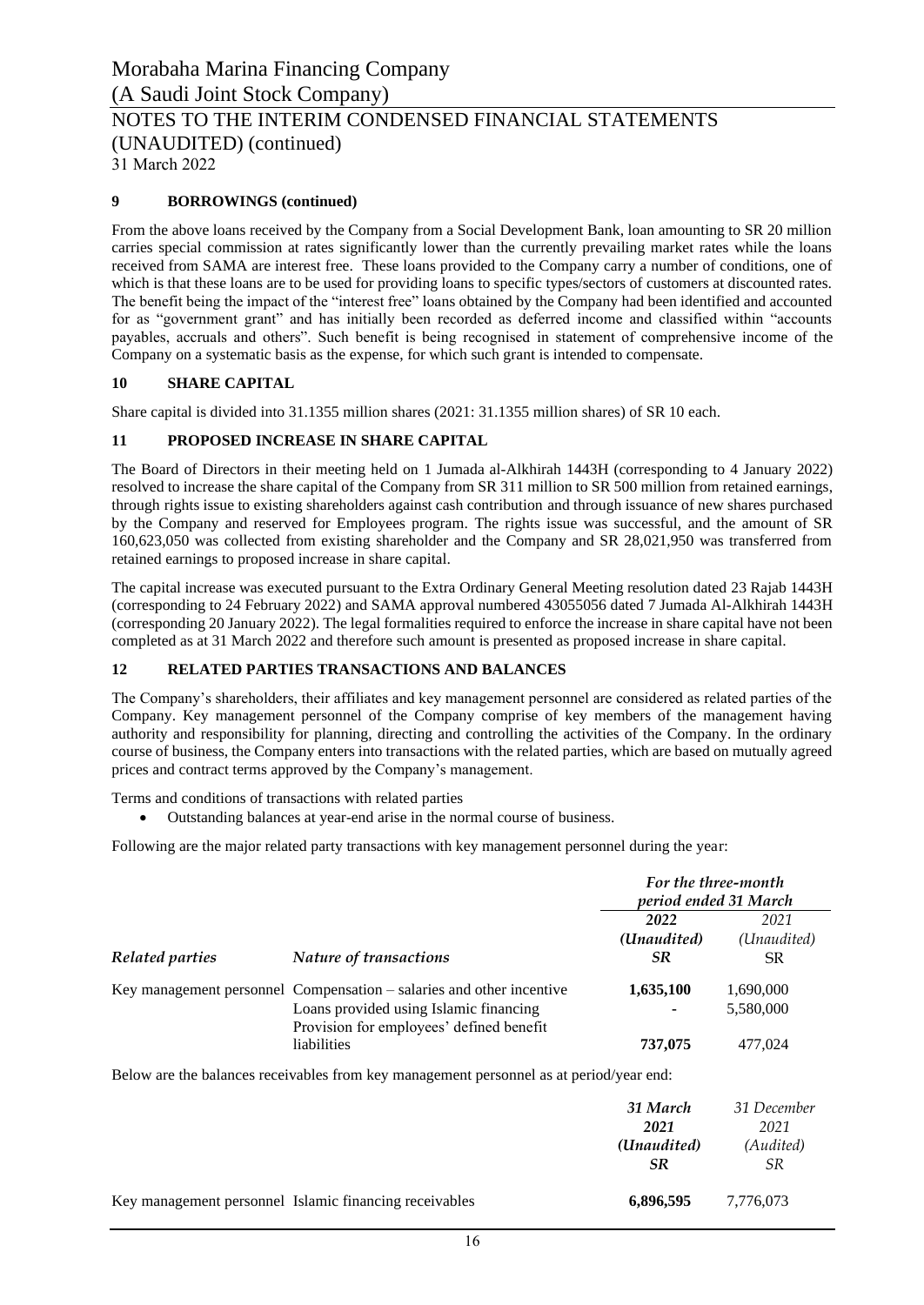31 March 2022

### **13 FINANCIAL INSTRUMENTS AND FAIR VALUE**

Financial instruments comprise financial assets and financial liabilities.

Financial assets consist of cash and cash equivalents, restricted cash deposits, investment, Islamic financing receivables and other receivables. Financial liabilities consist of borrowings, accrued expenses and other payables.

#### *Fair value hierarchy*

The Company uses the following hierarchy for determining and disclosing the fair value of financial instruments by valuation technique:

Level 1: quoted (unadjusted) prices in active markets for identical assets or liabilities

- Level 2: other techniques for which all inputs which have a significant effect on the recorded fair value are observable, either directly or indirectly
- Level 3: techniques which use inputs which have a significant effect on the recorded fair value that are not based on observable market data.

Following table indicates fair value level hierarchy of the financial instruments of the Company. Islamic financing receivables, investment at FVOCI and borrowings are classified within level 3 of the fair value hierarchy while the rest of the financial assets and financial liabilities included in the below table are classified within level 2 of the fair value hierarchy. Management believes that the fair value of the financial assets and liabilities included in the table below at the reporting date, approximate their carrying values mainly due to the short maturities of most of these financial assets and liabilities.

|                                                                              | 31 March    | 31 December |
|------------------------------------------------------------------------------|-------------|-------------|
|                                                                              | 2022        | 2021        |
|                                                                              | (Unaudited) | (Audited)   |
|                                                                              | <b>SR</b>   | SR          |
| Financial assets                                                             |             |             |
| Cash and cash equivalents                                                    | 259,715,716 | 42,807,690  |
| Other assets (excluding special commission receivable)                       | 8,104,653   | 7,801,679   |
| <b>Financial liabilities</b>                                                 |             |             |
| Accounts payables, accruals and other liabilities (excluding accrued special |             |             |
| commission expense)                                                          | 61,437,191  | 10.397.748  |

For assets and liabilities that are recognised at fair values in the financial statements on a recurring basis, the Company determines whether transfers have occurred between levels in the hierarchy by re-assessing categorisation (based on the lowest level input that is significant to the fair value measurement as a whole) at the end of each reporting period.

For the purpose of fair value disclosures, the Company has determined classes of assets and liabilities on the basis of the nature, characteristics and risks of the asset or liability and the level of the fair value hierarchy as explained above.

The Company's management determines the policies and procedures for both recurring fair value measurement, and for non-recurring measurement.

There have been no transfers to and from Level 2 and 3 during the current period and prior year.

#### *Fair value of Islamic financing receivables*

|                                                   | 31 March 2022                          |                                           | 31 December 2021                     |                                         |
|---------------------------------------------------|----------------------------------------|-------------------------------------------|--------------------------------------|-----------------------------------------|
|                                                   | (Unaudited)<br>Carrying<br>value<br>SR | (Unaudited)<br>Fair<br>value<br><b>SR</b> | (Audited)<br>Carrying<br>value<br>SR | (Audited)<br>Fair<br>value<br><i>SR</i> |
| Financial assets<br>Islamic financing receivables | 961,005,202                            | 1,009,704,778                             | 924,111,199                          | 966,742,246                             |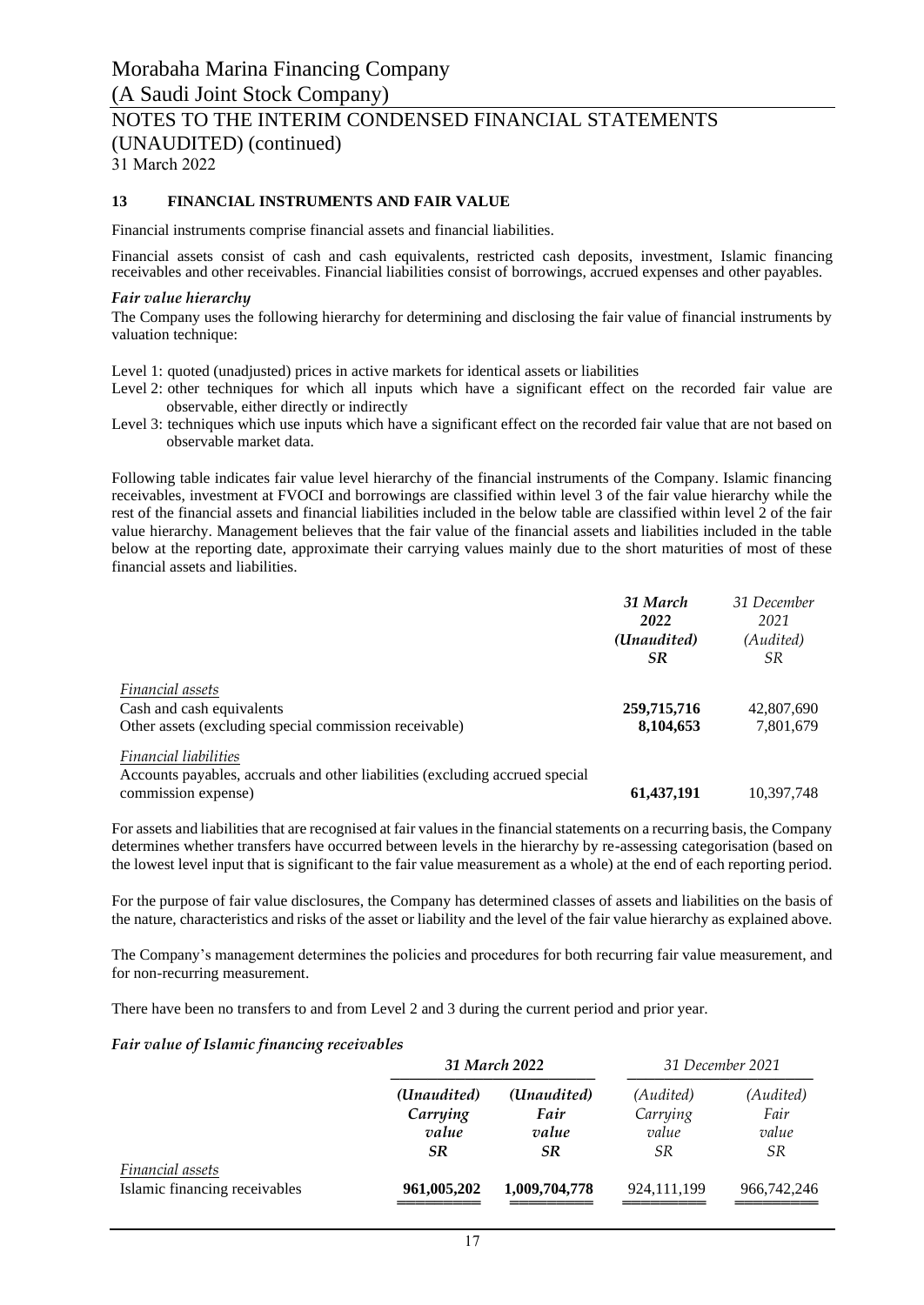31 March 2022

## **13 FINANCIAL INSTRUMENTS AND FAIR VALUE (continued)**

#### *Fair value of Islamic financing receivables (continued)*

For determination of the fair value of Islamic financing receivables, management assesses the market under the current conditions, and assesses the profit rates that the Company could obtain against its current portfolio. The portfolio is segregated into various categories. The profit rates over the last 5 years have been assessed and used as a base for the discount rate relating to the valuation of the portfolio. Premiums have then been added to each category based on the prevailing economic conditions in the country. The premiums move from 50 basis points to 250 basis points.

The initial base rate, before premiums, were calculated using the average quoted rate against contracts for the last 5 years. This quoted rate was compared to the average effective yield that the contracts generate to derive the factor to translate the quoted rate to an effective rate in order to lift the base rate from a quoted rate to an effective rate. The average of the quoted rate for the Company's portfolio over this period was 15.21% (2021: 14.86%), and the average effective rate for this same portfolio was 14.35% (2021: 13.70%), resulting in a lift factor of 0.94x (2021: 0.92x).

Deemed premium for each category has been added to the base quoted rate, and the lift factor was applied to arrive at the effective yield which was used as a proxy discount rate to fair value the portfolio.

The cash flows of each category were discounted using the proxy discount rate applicable to each category to arrive at the fair value of the portfolio. Provision carried against the portfolio was then deducted to compare the carrying value to the deemed fair value.

The discount rates used range from 15.71% to 17.71% (2021: 15.36% to 17.36%).

#### *Fair value of borrowings (including accrued special commission expense):*

The fair value of bank borrowings, sukuk payable and government loans is based on discounted value of expected future cash flows using the applicable market rates for similar types of instrument as of reporting date. The table below shows the fair value of bank borrowings as at 31 March 2022 and 31 December 2021, respectively.

|                                                        | 31 March 2022<br>(Unaudited)   |                   | 31 December 2021<br>(Audited) |                   |
|--------------------------------------------------------|--------------------------------|-------------------|-------------------------------|-------------------|
|                                                        | Carrying<br>value<br><b>SR</b> | Fair value<br>SR. | Carrying<br>value<br>SR.      | Fair value<br>SR. |
| <b>Financial liabilities</b><br><b>Bank borrowings</b> | 354,072,742                    | 399,111,582       | 251,292,639                   | 265,769,282       |
| Sukuk payable                                          | 54,263,466                     | 64,615,508        | 69,711,733                    | 80,926,381        |
| Borrowings from a government entity                    | 311,244,656                    | 319,466,453       | 328, 278, 374                 | 337, 159, 735     |

#### *Fair Value of Investment at FVOCI*

Management believes that the fair value of investment at FVOCI approximates its carrying value.

#### **14 FINANCIAL RISK MANAGEMENT**

The Company's activities expose it to a variety of financial risks: market risk (including special commission rate risk and foreign currency risk), credit risk and liquidity risk. The Company's overall risk management program focuses on the unpredictability of financial markets and seeks to minimise potential adverse effects on the Company's financial performance. Risk management is carried out by management. The most important types of risk are summarized below.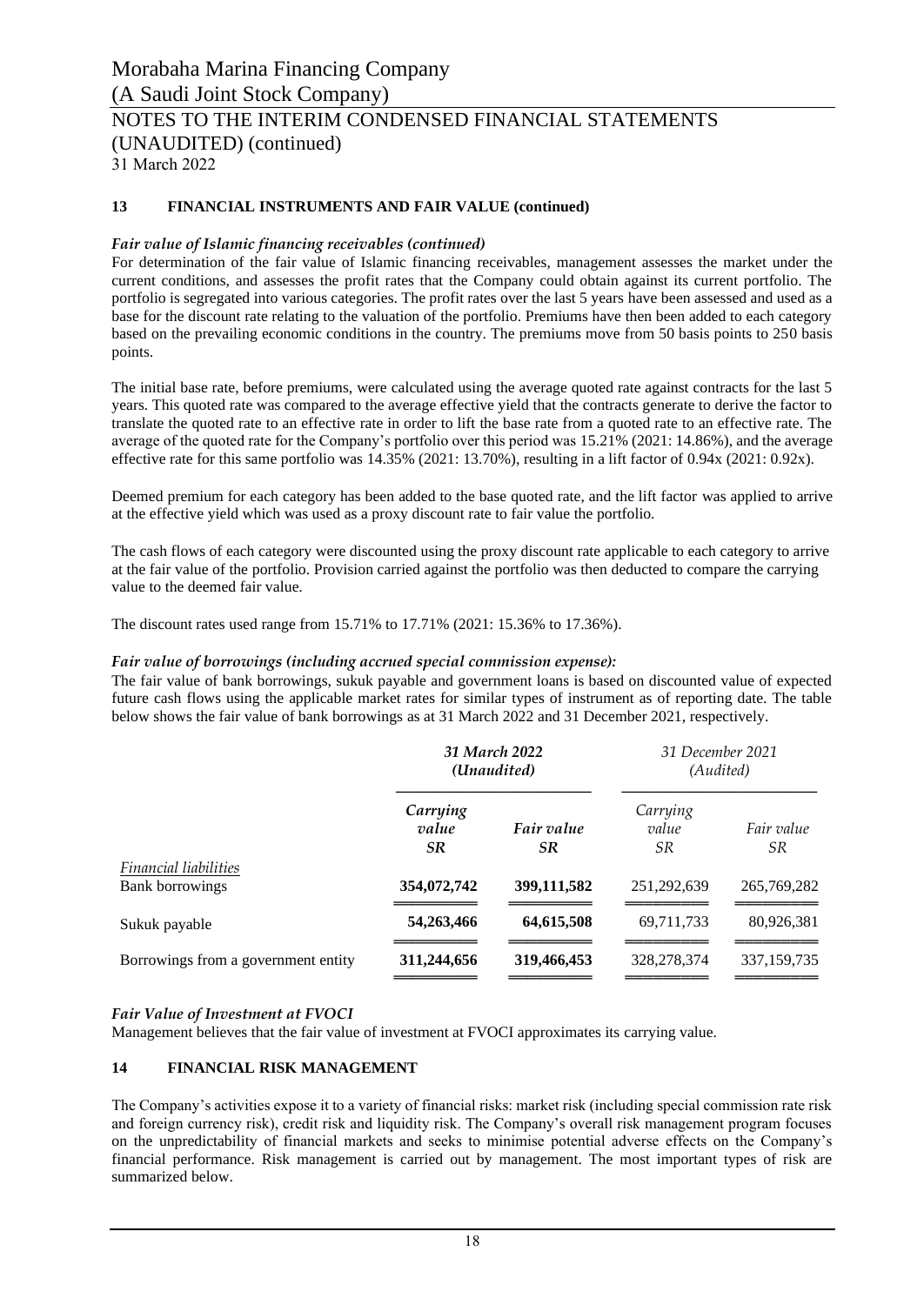## **14 FINANCIAL RISK MANAGEMENT (continued)**

## *Credit risk*

Credit risk is the risk that one party to a financial instrument will fail to discharge an obligation and will cause the other party to incur a financial loss. The Company seeks to manage its credit risk with respect to customers by setting credit limits for individual customers and by monitoring outstanding receivables.

The Company's maximum exposure to credit risk at the reporting date is the carrying value of each class of financial assets as disclosed in the table below.

|                               | 31 March      | 31 December |
|-------------------------------|---------------|-------------|
|                               | 2022          | 2021        |
|                               | (Unaudited)   | (Audited)   |
|                               | SR            | <i>SR</i>   |
| Cash and cash equivalents     | 259,715,716   | 42,807,690  |
| Islamic financing receivables | 961,005,202   | 924,111,199 |
| Other assets                  | 8,087,396     | 7,811,804   |
|                               | 1,228,808,314 | 974,730,693 |
|                               |               |             |

#### *Special commission rate risk*

Special commission rate risk is the risk that the value of financial instruments will fluctuate due to changes in the market interest rates. The Company is subject to special commission rate risk on its special commission bearing assets and liabilities, including bank deposits, Islamic financing receivables and borrowings.

All of the Company's special commission bearing assets, sukuk payable and loans from a government entity carry special commission at fixed rates and therefore, management believes that the Company is not exposed to any special commission rate risk in respect of these assets.

The following table depicts the sensitivity to a reasonable possible change in special commission rates, with other variables held constant, on the Company's profit or loss relating to the floating rate borrowings for which the Company does not use derivatives for hedging. The sensitivity of the income is the effect of the assumed changes in special commission rates on the net commission income for one year, based on such floating rate borrowings held as at the reporting date.

|              |                           | 31 March 2022<br>(Unaudited)                                |
|--------------|---------------------------|-------------------------------------------------------------|
|              | Change in<br>basis points | <i>Increase</i><br>(decrease) in net<br>income<br><b>SR</b> |
| Saudi Riyals | $+50$                     | 409,550                                                     |
| Saudi Riyals | -50                       | (409, 550)                                                  |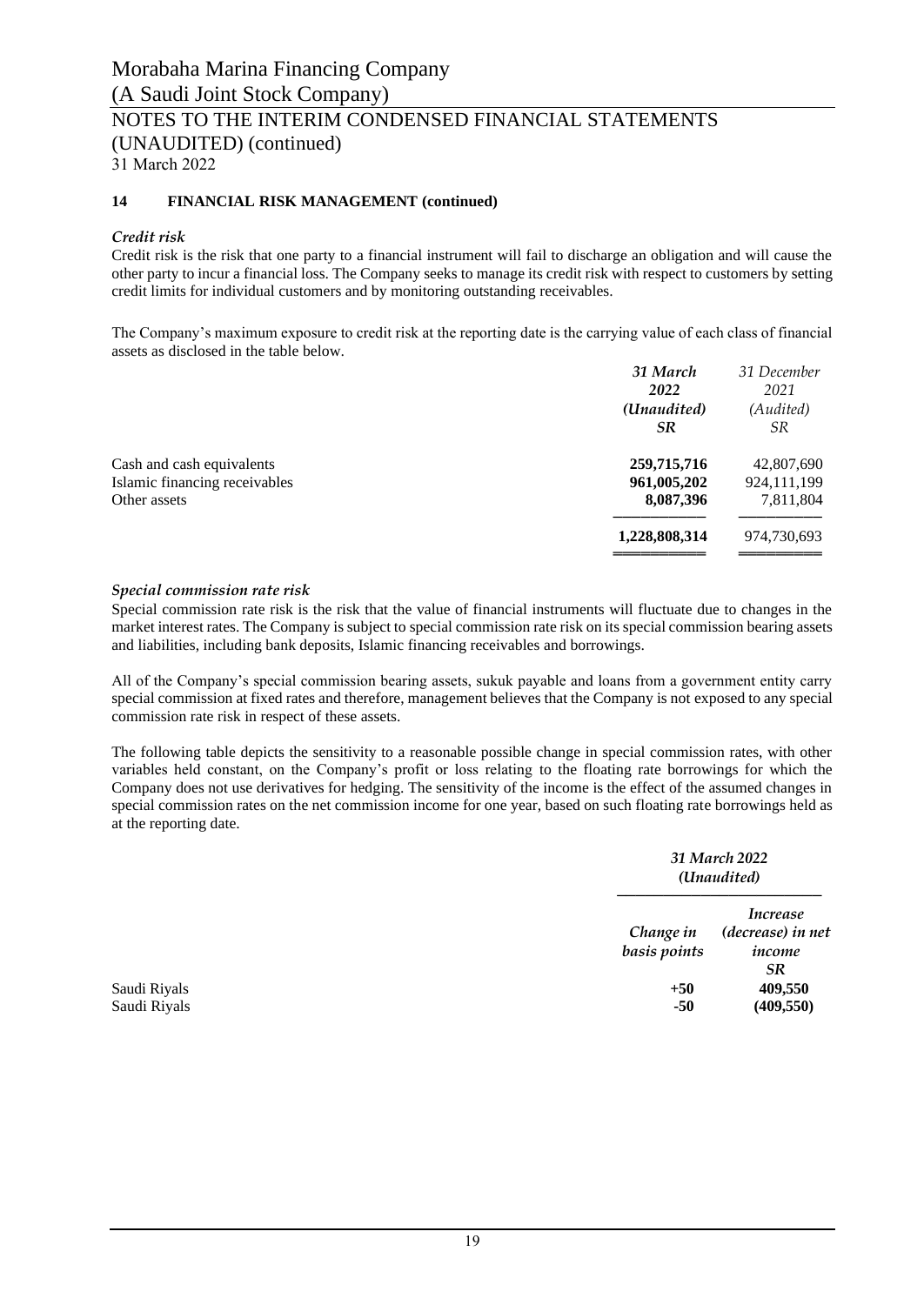## **14 FINANCIAL RISK MANAGEMENT (continued)**

#### *Special commission rate risk (continued)*

|                              |                           | 31 March 2021<br>(Unaudited)                         |
|------------------------------|---------------------------|------------------------------------------------------|
|                              | Change in<br>basis points | Increase<br>(decrease) in net<br>income<br><i>SR</i> |
| Saudi Riyals<br>Saudi Riyals | $+50$<br>$-50$            | 182,286<br>(182, 286)                                |

#### *Liquidity risk*

Liquidity risk is the risk that the Company will encounter difficulty in raising funds to meet commitments associated with financial instruments. Liquidity risk may result from an inability to sell a financial asset quickly at an amount close to its fair value. The Company manages its liquidity risk by ensuring that bank facilities are available.

#### *Analysis of financial liabilities by remaining contractual maturities*

The table below summarizes the maturity profile of the Company's financial liabilities at the reporting date based on contractual undiscounted repayment obligations. The contractual maturities of financial liabilities have been determined based on the remaining period at the reporting date to the contractual maturity date.

|                                                  | Within      | 3 to          | 1 to          | <b>Total</b> |
|--------------------------------------------------|-------------|---------------|---------------|--------------|
|                                                  | 3 months    | 12 months     | 5 years       |              |
|                                                  | <b>SR</b>   | <b>SR</b>     | SR.           | <b>SR</b>    |
| 31 March 2022 (Unaudited)                        |             |               |               |              |
| Accounts payable, accruals and other liabilities | 60,027,362  | 894,003       | 515,824       | 61,437,189   |
| Borrowings*                                      | 86,679,849  | 246,569,788   | 387, 361, 743 | 720,611,380  |
|                                                  | 146,707,211 | 247, 463, 791 | 387, 877, 567 | 782,048,569  |
|                                                  | Within      | 3 to          | 1 to          | Total        |
|                                                  | 3 months    | 12 months     | 5 years       |              |
|                                                  | <i>SR</i>   | <i>SR</i>     | <i>SR</i>     | SR.          |
| 31 December 2021 (Audited)                       |             |               |               |              |
| Accounts payable, accruals and other liabilities | 9,881,922   |               | 515,824       | 10,397,746   |
| Borrowings*                                      | 79,653,164  | 226,053,898   | 345, 106, 198 | 650,813,260  |
|                                                  | 89,535,086  | 226,053,898   | 345,622,022   | 661,211,006  |
|                                                  |             |               |               |              |

\* Accrued special commission expense as at the reporting date has been included as part of borrowings for the purpose of the above disclosure*.*

#### *Foreign currency risk*

Foreign currency risk is the risk that the value of financial instruments will fluctuate due to changes in foreign exchange rates. The Company is not subject to fluctuations in foreign exchange rates in the normal course of its business as it does not have any significant financial assets and liabilities denominated in foreign currency.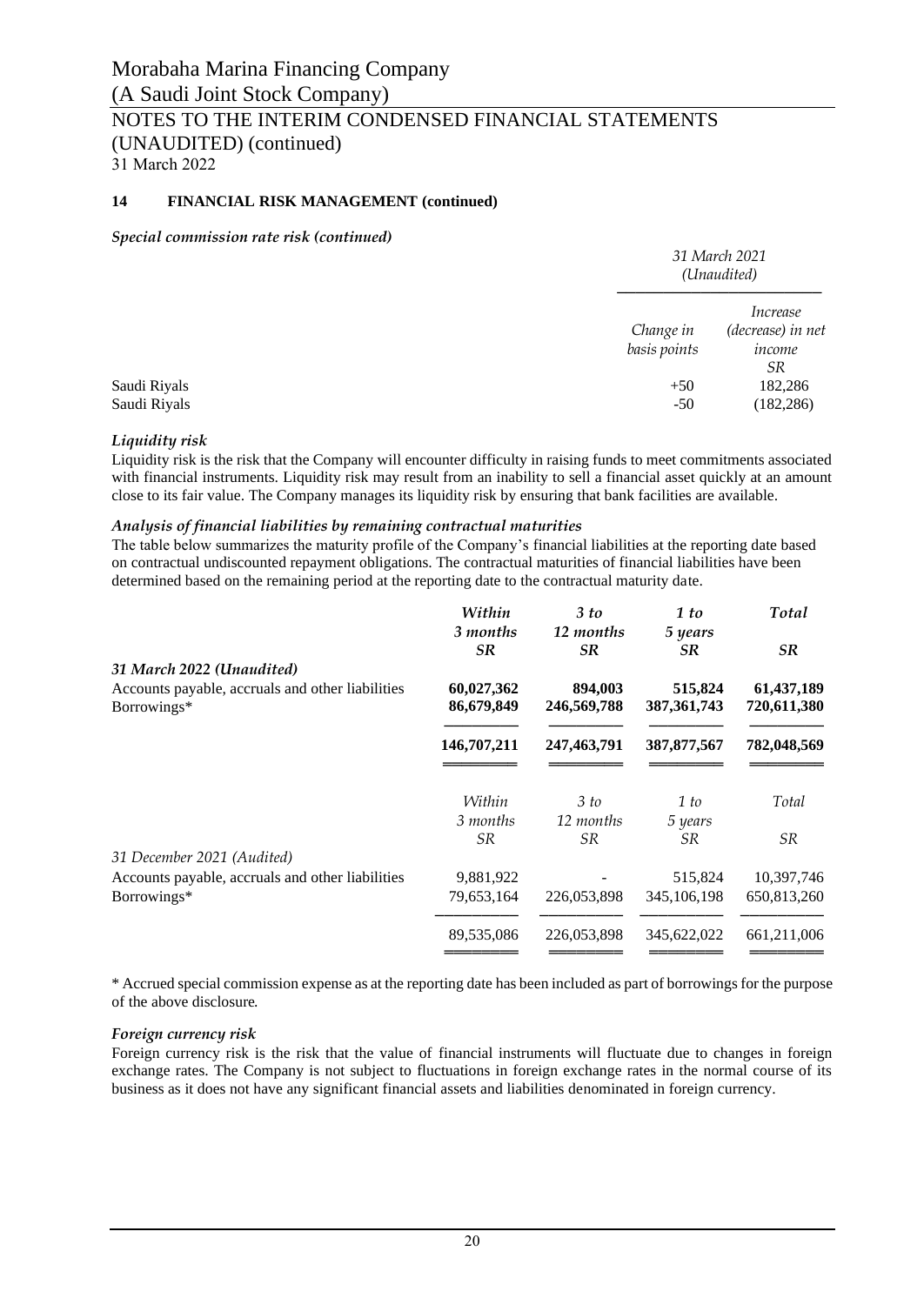## **15 CAPITAL MANAGEMENT**

The Company's policy is to maintain a strong capital base to maintain creditor and market confidence and to sustain future development of the business. Management monitors the return on capital as well as the level of dividends to ordinary shareholders. The Company's objectives for managing capital are to safeguard the entity's ability to continue as a going concern, so that it can continue to provide returns for shareholders and benefits for other stakeholders and to provide an adequate return to shareholders by pricing the services commensurately with the level of risk.

The primary objective of the Company's capital management is to maximise the shareholder value.

The Company manages its capital structure and makes adjustments in light of changes in economic conditions. The Company informally monitors capital using a gearing ratio, which is 'net debt' divided by total capital plus net debt. The Company includes within net debt, short term loans, trade and other payables, less cash and bank balances.

|                                        | 31 March<br>2022<br>(Unaudited)<br><b>SR</b> | 31 December<br>2021<br>(Audited)<br>SR |
|----------------------------------------|----------------------------------------------|----------------------------------------|
| Accounts payable, accruals and others  | 62,467,705                                   | 11,928,262                             |
| Provision for zakat                    | 10,561,281                                   | 7,000,512                              |
| <b>Borrowings</b>                      | 719,580,864                                  | 649,282,746                            |
| Lease liabilities                      | 3,213,775                                    | 3,928,005                              |
| Employees' defined benefit liabilities | 4,512,199                                    | 4,245,231                              |
| Less: Bank balances and cash           | (259,715,716)                                | (42,807,690)                           |
| Net debt                               | 540,620,108                                  | 633,577,066                            |
| Equity                                 | 540,286,006                                  | 365,879,650                            |
| Capital and net debt                   | 1,080,906,114                                | 999,456,716                            |
| <b>Gearing ratio</b>                   | 54%                                          | 63%                                    |
|                                        |                                              |                                        |

#### **16 IMPACT OF SAMA PROGRAMS**

During 2020 and 2021, the Coronavirus ("COVID-19") pandemic disrupted global markets as many geographies experienced issues due to identification of multiple new variants of this infections. Significant improvement have been witnessed around the world after vaccination of mass population by various countries resulting in the reduction of active cases and relaxation of COVID restrictions.

The Company continues to evaluate the current macroeconomic situation including the impact of the pandemic and resultant government and SAMA support measures to date, such as repayment holidays and other mitigating packages, have had on the financing portfolio along with conducting review of credit exposure concentrations at a more granular level with particular focus on specific economic sectors, regions, counterparties and collateral protection and taking appropriate customer credit rating actions and initiating restructuring of loans, where required.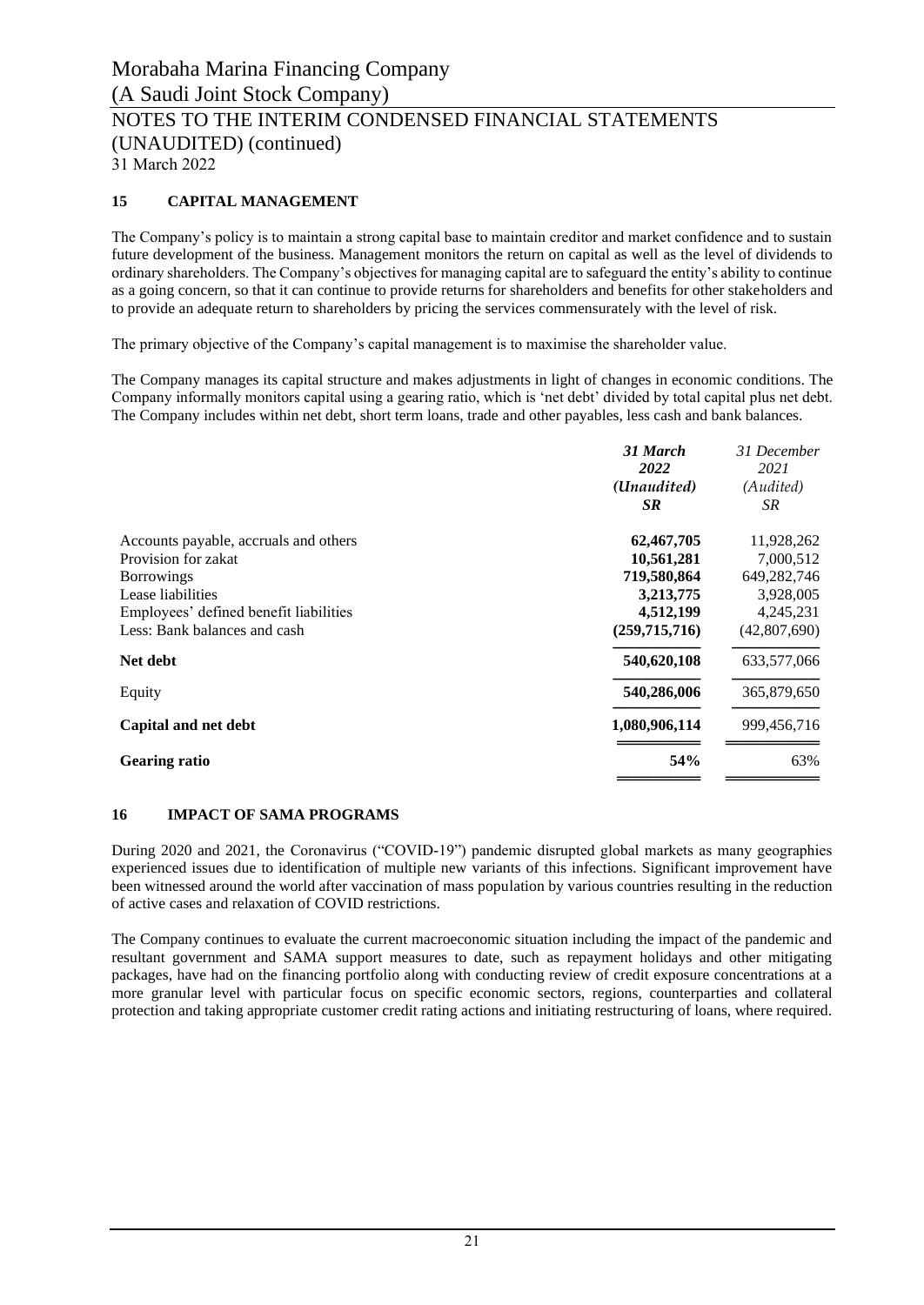## **16 IMPACT OF SAMA PROGRAMS (continued)**

*Private Sector Financing Support Program ("PSFSP"):*

In response to COVID-19, SAMA launched the Private Sector Financing Support Program ("PSFSP") in March 2020 to provide the necessary support to eligible (Stage 1 and Stage 2) Micro Small and Medium Enterprises ("MSME") as defined by SAMA via Circular No. 381000064902 dated 16 Jumada II 1438H. The payment reliefs were considered as short-term liquidity support to address borrowers' potential cash flow shortages. The accounting impact of the above changes in terms of the credit facilities were assessed and has been treated as per the requirements of IFRS 9 as modification in terms of arrangement. The PSFSP program has ended on 31 March 31 2022.

In order to compensate the related cost that the Company has incurred under SAMA program, during the years 2021 and 2020, the Company as an SME to their bankers, received option to defer payments from its bank borrowings during 2020 and 2021, amounting to SR 56.2 million and SR 41 million respectively.

## **17 SEGMENT INFORMATION**

The Company objective is to provide financing for Retails & SME`s. The Company has only one geographical segment and it operates in the Kingdom of Saudi Arabia. All assets, liabilities and operations as reflected in the statement of financial position and statement of comprehensive income belongs to the Retail & SME`s segment. For management purposes, the Company is organised into the following primary business segments:

## **Retail**

These represents financing products granted to individuals' customers.

## **SME**

These represents finance products granted to small and medium sized businesses (SMEs).

## **Head office**

Head office is responsible for managing the surplus liquidity of the Company through short term market placements. It also provides support services to the business functions.

The Company's total assets and liabilities at 31 March 2022 and 31 December 2021 and its total operating income, expenses and net income for the three months period ended 31 March 2022 and 31 March 2021 are as follows:

|                                   | Retail        | $SME$ `s       | Head office | Total          |
|-----------------------------------|---------------|----------------|-------------|----------------|
|                                   | <b>SR</b>     | <b>SR</b>      | SR.         | <b>SR</b>      |
| <b>Statement of comprehensive</b> |               |                |             |                |
| income                            |               |                |             |                |
| 31 March 2022 (unaudited)         |               |                |             |                |
| Income                            | 27,529,567    | 16,724,209     | 142,617     | 44,396,393     |
| Expense                           | (11,079,422)  | (10, 190, 425) |             | (21, 269, 847) |
| Allowance for Expected credit     | (7, 840, 277) | (1,502,966)    |             | (9,343,243)    |
| losses                            |               |                |             |                |
| Segment profit                    | 8,609,868     | 5,030,818      | 142,617     | 13,783,303     |
| 31 March 2021 (unaudited)         |               |                |             |                |
| Income                            | 29, 355, 187  | 3,838,155      | 216,341     | 33,409,683     |
| Expense                           | 9,170,017     | 8,434,228      |             | 17,604,245     |
| Allowance for Expected credit     | 5,088,999     | 1,755,526      |             | 6,844,525      |
| losses                            |               |                |             | 8.960.913      |
| Segment profit (loss)             | 15,096,171    | (6,351,599)    | 216,341     |                |